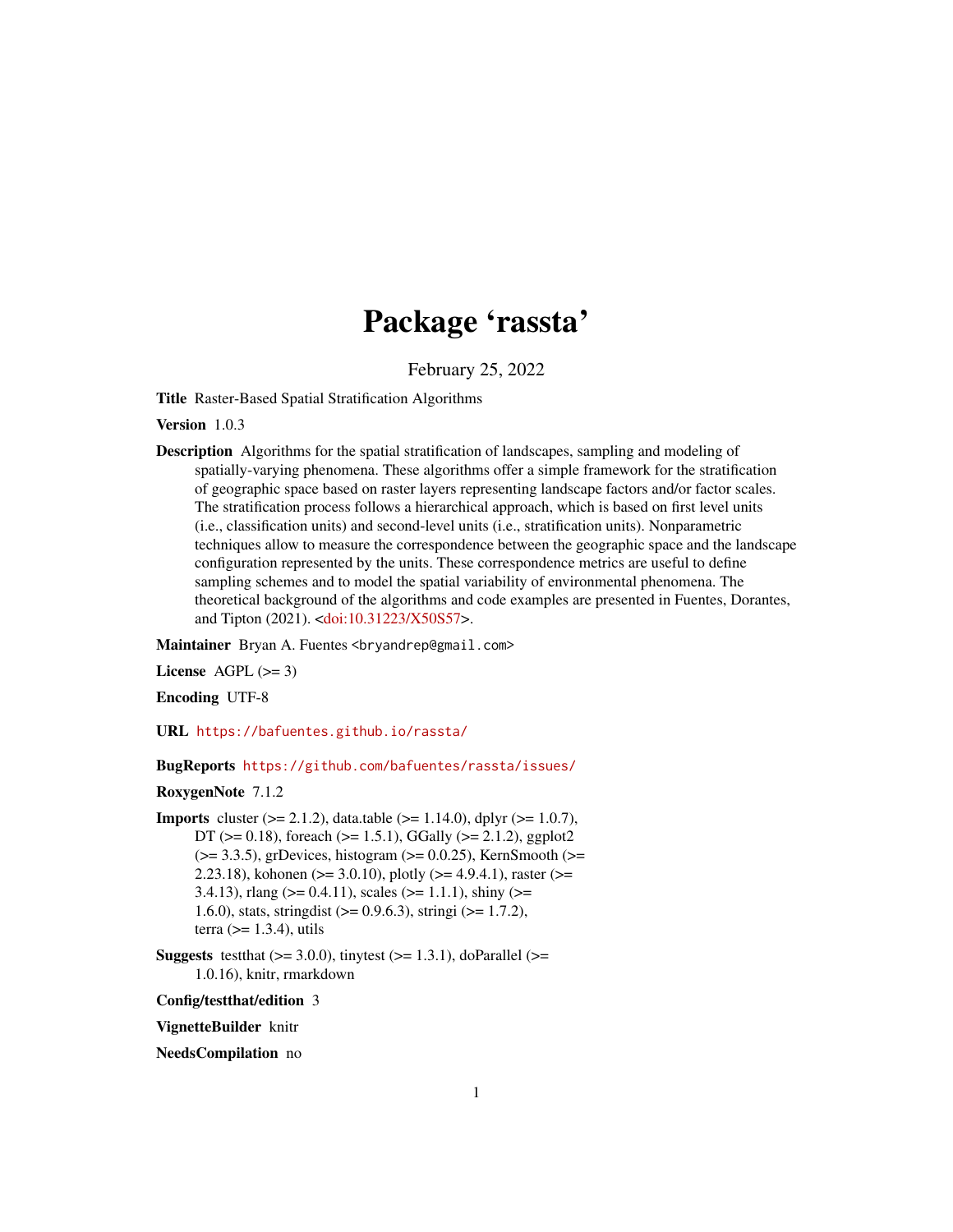```
2 dummies
```

```
Author Bryan A. Fuentes [aut, cre] (<https://orcid.org/0000-0003-3506-7101>),
     Minerva J. Dorantes [aut] (<https://orcid.org/0000-0002-2877-832X>),
     John R. Tipton [aut] (<https://orcid.org/0000-0002-6135-8141>),
     Robert J. Hijmans [ctb] (<https://orcid.org/0000-0001-5872-2872>)
```
Repository CRAN

Date/Publication 2022-02-25 07:50:07 UTC

# R topics documented:

|       | $plot3D$ 13 |    |
|-------|-------------|----|
|       |             |    |
|       |             |    |
|       |             |    |
|       |             |    |
|       |             |    |
|       |             |    |
|       |             |    |
| Index |             | 32 |

<span id="page-1-1"></span>

dummies *Create Dummy Layers from Categorical Raster Layers*

#### Description

Given a SpatRaster whose cell values represent categories (e.g., soil types, land use/cover classes), a dummy layer indicating the presence/absence of each category is created, and optionally written on disk. Each category in the raster layer must be represented by a unique integer cell value. Output values indicating the presence or absence of categories in the dummy layers may be set using *preval* and *absval* arguments, respectively.

#### Usage

```
dummies(
 ca.rast,
 vals = NULL,preval = 100,absval = 0,
 to.disk = FALSE,outdir = ".".extension = ".tif",
  ...
)
```
<span id="page-1-0"></span>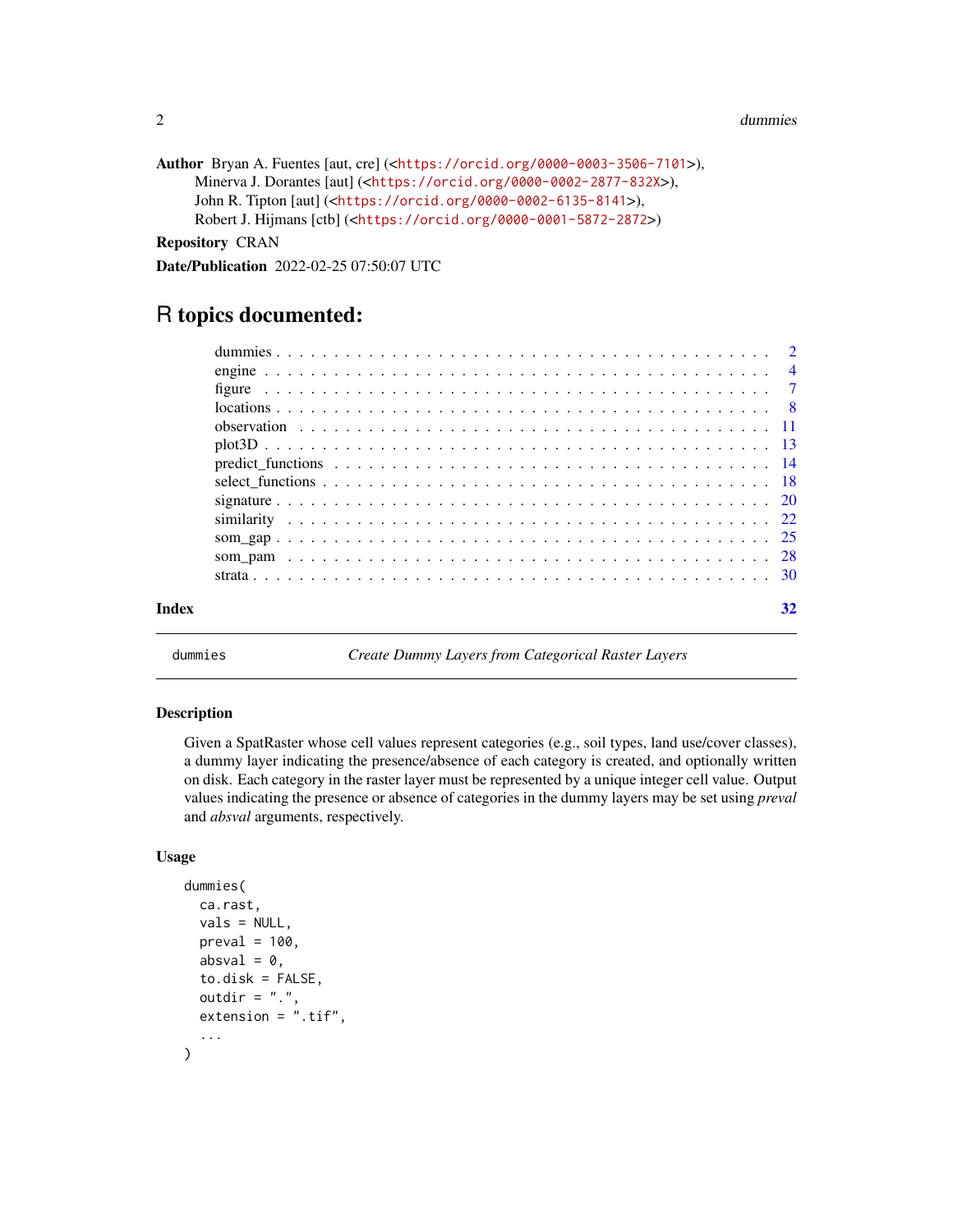#### <span id="page-2-0"></span>dummies 3

#### **Arguments**

| ca.rast   | SpatRaster, as in rast. Single-layer SpatRaster whose (integer) cell values rep-<br>resent numeric IDs for categories.                                                     |
|-----------|----------------------------------------------------------------------------------------------------------------------------------------------------------------------------|
| vals      | Integer. Vector or sequence of values representing the categories for which<br>dummy layers will be created. If NULL, all categories will be processed. De-<br>fault: NULL |
| preval    | Integer. Value indicating presence of category. Default: 100                                                                                                               |
| absval    | Integer. Value indicating absence of category. Default: 0                                                                                                                  |
| to.disk   | Boolean. Write output dummy layers to disk? Default: FALSE                                                                                                                 |
| outdir    | Character. If to disk = TRUE, string specifying the path for the output dummy<br>raster layers. Default: "."                                                               |
| extension | Character. If to disk = TRUE, String specifying the extension for the output<br>raster layers (see <b>Details</b> ). Default: ".tif"                                       |
| $\ddotsc$ | If to.disk = TRUE, additional arguments as for writeRaster.                                                                                                                |

#### Details

This function mainly differs from [segregate](#page-0-0) in that presence and absence values can be set arbitrarily, thus allowing for values other than those traditionally used in one-hot/dummy encoding (i.e., 1 and 0).

Please note that the argument *extension* does not correspond to the argument *filetype* in [writeRaster](#page-0-0). However, [writeRaster](#page-0-0) should recognize the appropriate extension for the output raster layers from the *extension* argument. For instance, by setting *extension = ".tif"*, [writeRaster](#page-0-0) will recognize the extension as *GeoTiff*, which is the GDAL driver name.

#### Value

Single-layer or multi-layer SpatRaster with dummy layer(s).

#### See Also

#### [segregate](#page-0-0)

Other Miscellaneous Functions: [figure\(](#page-6-1)), [plot3D\(](#page-12-1))

```
require(terra)
p <- system.file("exdat", package = "rassta")
# Single-layer SpatRaster of geologic units
f <- list.files(path = p, pattern = "geology2.tif", full.names = TRUE)
geol <- terra::rast(f)
# Dummy layer from geologic unit 1
dummies \le dummies(ca.rast = geol, vals = 1, preval = 100, absval = 0)
```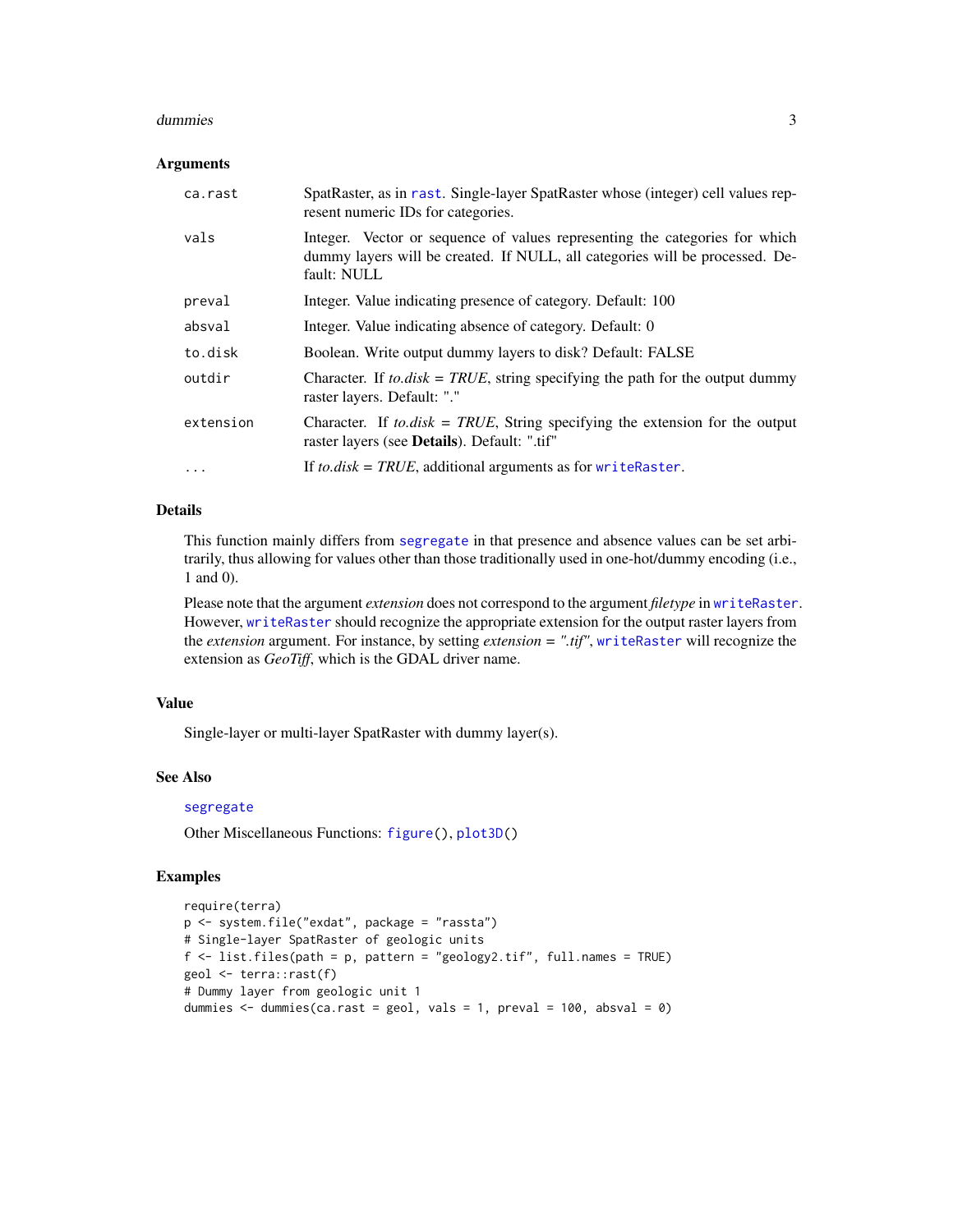#### <span id="page-3-0"></span>**Description**

Modeling of spatially varying phenomena based on landscape similarity to stratification units. If each stratification unit across geographic space represents a distinct landscape configuration (in terms of multiple landscape factors and/or factor scales), and if each landscape configuration influences a phenomenon in a distinct way, then the spatial variability of that phenomenon can be assessed across a landscape by relating each geographic location to each distinct landscape configuration. Therefore, the more similar a geographic location is to the landscape configuration represented by a given stratification unit, then also the more similar the response of a phenomenon will be at that location to the typical response for conditions within the given stratification unit. Both continuous and categorical response variables are supported. For categorical responses, each category must be identified by an integer value.

#### Usage

```
engine(
  res.type = "cont",
  ls.rast,
 n.win = 3,
  su.repobs,
  tiles,
 parallel = FALSE,
 outdir = ".".tile.rm = TRUE,
  extension = ".tif",
  verbose = FALSE,
  ...
)
```

| res.type  | Character. Type of response to model. Options are "cont" for continuous, and<br>"cat" for categorical response. Default: "cont"                                                                                                                                                                                                                                                                                                                                                            |
|-----------|--------------------------------------------------------------------------------------------------------------------------------------------------------------------------------------------------------------------------------------------------------------------------------------------------------------------------------------------------------------------------------------------------------------------------------------------------------------------------------------------|
| ls.rast   | SpatRaster, as in rast. Multi-layer SpatRaster representing landscape similari-<br>ties to stratification units. Only similarities for units with a representative obser-<br>vation are allowed. Character prefix in the file name of similarities is allowed.                                                                                                                                                                                                                             |
| n.win     | Integer. Positive number indicating how many winning stratification units should<br>be considered. See Details. Default: 3                                                                                                                                                                                                                                                                                                                                                                 |
| su.repobs | Data frame. The first column of this data frame must contain only the numeric<br>code for the stratification units (without prefix). Each additional column must<br>contain the value of the representative response observation for each stratifica-<br>tion unit. Multiple response variables are allowed (one per column). Note that<br>all response variables in the data frame must share the same type $(res.type)$ . See<br>example on issues related to non-explicit column names. |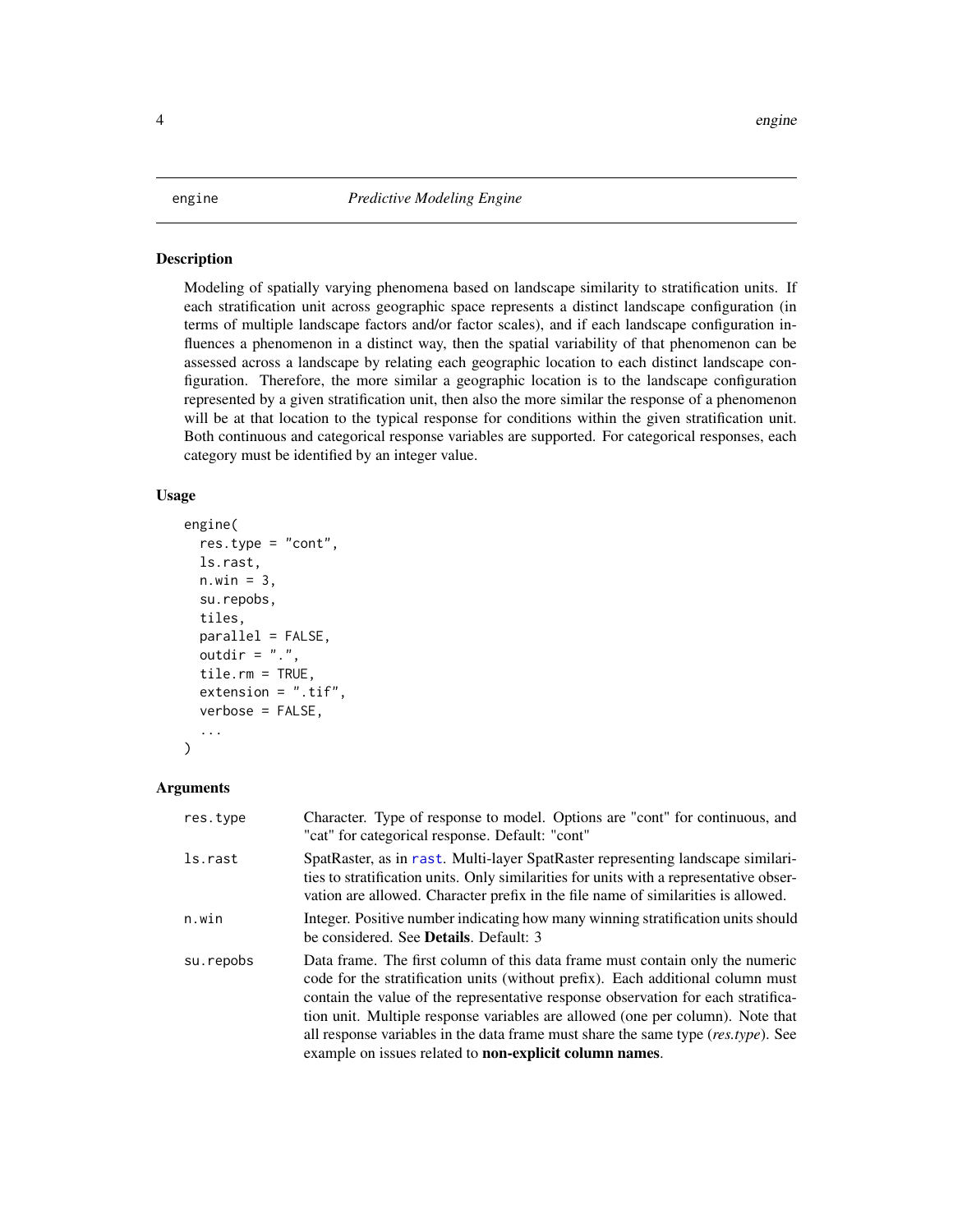#### <span id="page-4-0"></span>engine 5

| tiles      | SpatVector, as in vect. Spatial vector of polygon geometry with the boundaries<br>of the area of interest. This vector can be subdivided in regions (i.e., tiles) to<br>balance memory allocation and processing speed (see <b>Details</b> ). If this vector<br>is tiled, then its attribute table must only contain an ID column with a unique<br>identifier for each tile $(1,2,,n)$ . Additionally, This vector must have the same<br>coordinate reference system as <i>ls.rast</i> . |
|------------|------------------------------------------------------------------------------------------------------------------------------------------------------------------------------------------------------------------------------------------------------------------------------------------------------------------------------------------------------------------------------------------------------------------------------------------------------------------------------------------|
| parallel   | Boolean. Perform parallel processing? A parallel backend needs to be registered<br>beforehand with registerDoParallel. Moreover, a tiled spatial vector should<br>be supplied for <i>tiles</i> . Default: FALSE                                                                                                                                                                                                                                                                          |
| outdir     | Character. String specifying the path for the output raster tiles/layer(s) of mod-<br>eled response(s). Default: "."                                                                                                                                                                                                                                                                                                                                                                     |
| tile.rm    | Boolean. Should the tiles of modeled response(s) be removed from disk after<br>the tile merging process? Default: TRUE                                                                                                                                                                                                                                                                                                                                                                   |
| extension  | Character. String specifying the extension for the output raster layer(s) of mod-<br>eled response(s). Default: ".tif"                                                                                                                                                                                                                                                                                                                                                                   |
| verbose    | Boolean. Show warning messages in the console? Default: FALSE                                                                                                                                                                                                                                                                                                                                                                                                                            |
| $\ddots$ . | Additional arguments as for writeRaster.                                                                                                                                                                                                                                                                                                                                                                                                                                                 |

#### **Details**

The predictive modeling process is cell-wise, which means that it operates on a cell-by-cell basis. For a given cell occurring in the geographic space supported by a raster layer, the predictive modeling engine first identifies the *n* stratification units to which the given cell is most similar (i.e., 'winning stratification units'). The engine is able to identify the winning stratification units thanks to the user-provided set of landscape similarity layers *ls.rast*. Subsequently, the response value from the representative observation for each winning stratification unit is identified. In the case of a continuous response, a weighted average of representative response values is performed. For each representative response value, the weight is proportional to the corresponding stratification unit's landscape similarity value in the given cell. The result of the weighted average is assigned as the response value in the given cell. In the case of a categorical response, the modal value from the representative response values of the *n* winning stratification units is assigned to the given cell.

Note that the name for each raster layer in *ls.rast* should match the numeric code of the corresponding stratification unit, which is obtained from the column of numeric codes in *su.repobs*. Nevertheless, raster layer names in *ls.rast* with a character prefix in the numeric code and/or file extension should work fine (e.g., "su\_1101.tif" instead of "1101"). If the landscape similarity layers in *ls.rast* were created with [similarity](#page-21-1), then raster layer names will not have any prefix nor extension as part of the numeric code.

When dealing with large geographic spaces, high raster resolutions (i.e., small cell sizes), or both, a considerable amount of memory is required to perform the modeling process. To reduce memory usage, the predictive modeling engine performs tile-based processing of landscape similarity layers and writes results directly on disk. Tile-based processing increases the computational time, thus parallelization is allowed by setting up a parallel backend. If parallelization is enabled, then care must be taken with the size of the tiles since larger sizes will have a greater impact on memory usage. Consequently, the parallel, tile-based processing will be less useful.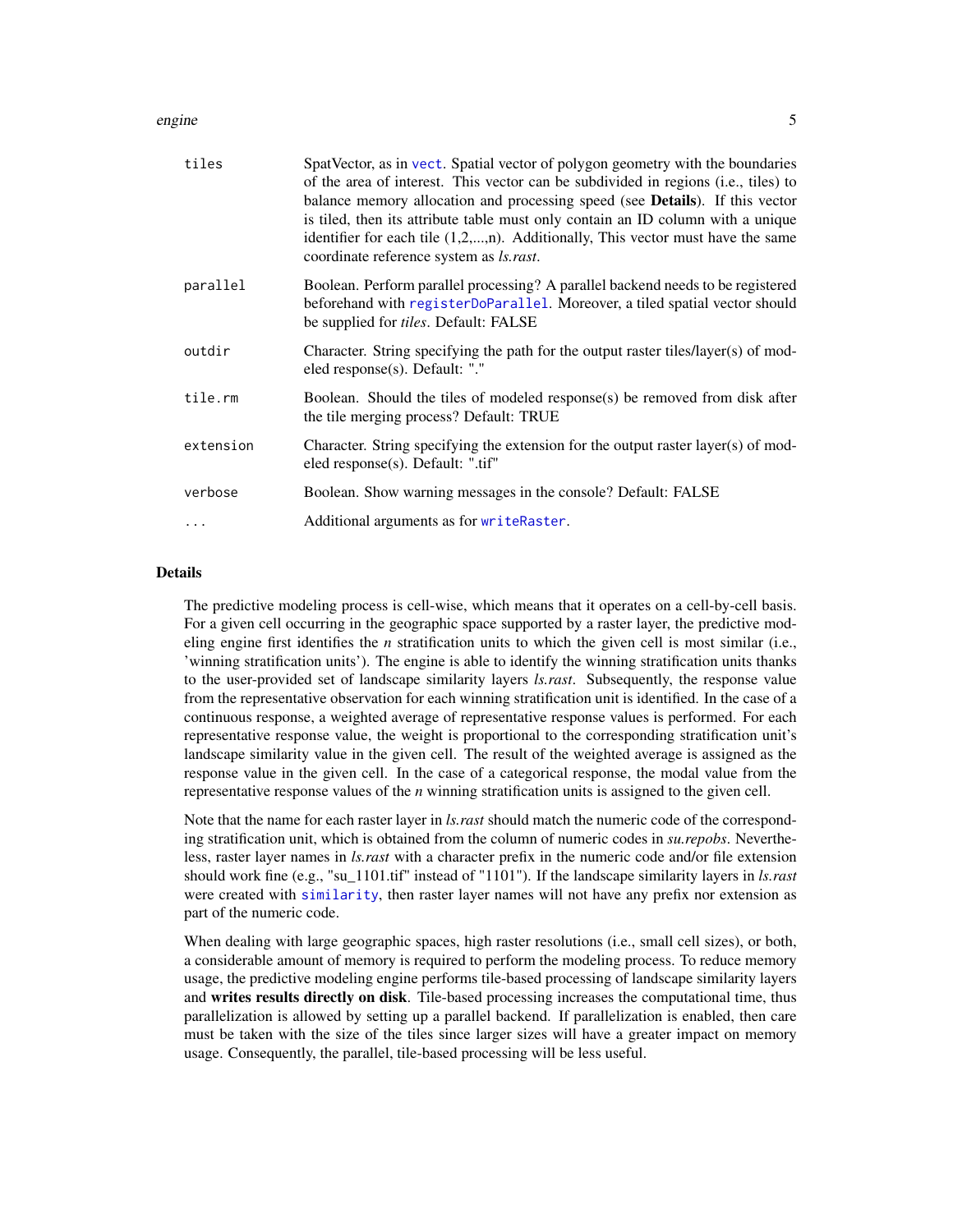#### <span id="page-5-0"></span>Value

Multi-layer or single-layer SpatRaster with modeled response(s).

#### See Also

[similarity](#page-21-1), [observation](#page-10-1)

```
require(terra)
p <- system.file("exdat", package = "rassta")
# Multi-layer SpatRaster of landscape similarities
fls <- list.files(path = p, pattern = "su_", full.names = TRUE)
ls <- terra::rast(fls)
# Numeric code and representative response value for stratification units
fro <-list.files(path = p, pattern = "repobs.csv", full.names = TRUE)
ro <- read.csv(fro)
# Extract only those stratification units with representative value
ls <- ls[[as.character(ro$SU)]]
# SpatVector with processing tiles
fti <- list.files(path = p, pattern = "tiles.shp", full.names = TRUE)
ti <- terra::vect(fti)
# Directory for temporary files
o \leftarrow tempdir()# Perform predictive modeling of continuous response
r <- engine(res.type = "cont", ls.rast = ls, n.win = 2, su.repobs = ro,
           tiles = ti, outdir = o, overwrite = TRUE
          \mathcal{L}# Plot modeled response
if(interactive()){plot(r)}
# Clean temporary files
file.remove(list.files(path = o, pattern = "soc.tif", full.names = TRUE))
#
#-------
# A note on non-explicit response's names (obtained from su.repobs):
## This will result in incorrectly modeled response values
x <- c("SOM", "SOM_30cm", "SOM_45cm") # SOM = soil organic matter
\text{grep}(x[1], x) # Non explicit
\text{grep}(x[2], x) # Explicit
\text{grep}(x[3], x) # Explicit
## This will result in correct values
x <- c("SOM_15cm", "SOM_30cm", "SOM_45cm")
\text{grep}(x[1], x) # Explicit
\text{grep}(x[2], x) # Explicit
\text{grep}(x[3], x) # Explicit
```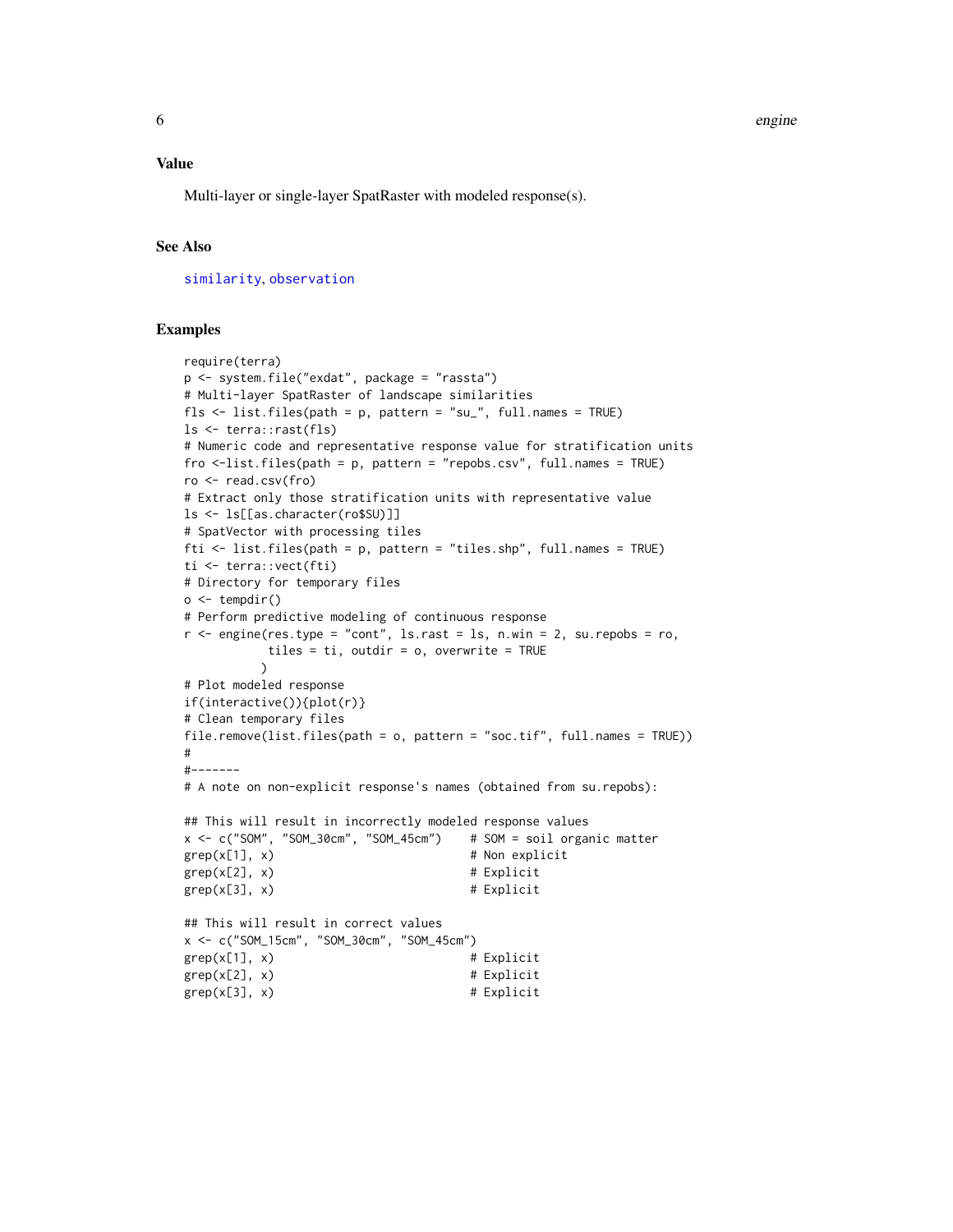<span id="page-6-1"></span><span id="page-6-0"></span>

#### Description

This function is intended to reproduce the figures presented in *rassta: Raster-based Spatial Stratification Algorithms* (Fuentes et al., 2021). Note that this function assumes that all the necessary inputs for each figure are loaded in the working environment. For the creation of each input, please refer to the data and examples presented in the aforementioned work. Also, please note that the use of this function is not intended for RStudio.

#### Usage

```
figure(x, d, scaling = 100, to.disk = FALSE, verbose = FALSE)
```
#### Arguments

| X       | Integer. Number identifying the figure to reproduce.                                                                                                                                                                                                    |
|---------|---------------------------------------------------------------------------------------------------------------------------------------------------------------------------------------------------------------------------------------------------------|
| d       | List. List with the data required for the figure to reproduce.                                                                                                                                                                                          |
| scaling | Integer. This number scales (i.e., resizes) the R's plotting device, such that <i>width</i><br>$= x/scaling \& height = x/scaling$ , with $x = pixels$ . The default pixel size (not<br>adjustable) and scaling value should work fine. Default $= 100$ |
| to.disk | Boolean. Save figure to disk? Default = FALSE                                                                                                                                                                                                           |
| verbose | Boolean. Show warning messages in the console? Default: FALSE                                                                                                                                                                                           |

#### Value

None

#### References

B.A. Fuentes, M.J. Dorantes, and J.R. Tipton. rassta: Raster-based Spatial Stratification Algorithms. EarthArXiv, 2021. doi: [10.31223/X50S57](https://doi.org/10.31223/X50S57)

#### See Also

Other Miscellaneous Functions: [dummies\(](#page-1-1)), [plot3D\(](#page-12-1))

```
if(interactive()){
require(terra)
p <- system.file("exdat", package = "rassta")
# Single-layer SpatRaster of geologic units
f <- list.files(path = p, pattern = "geology.tif", full.names = TRUE)
geol <- terra::rast(f)
# Dummy layers from geologic units
```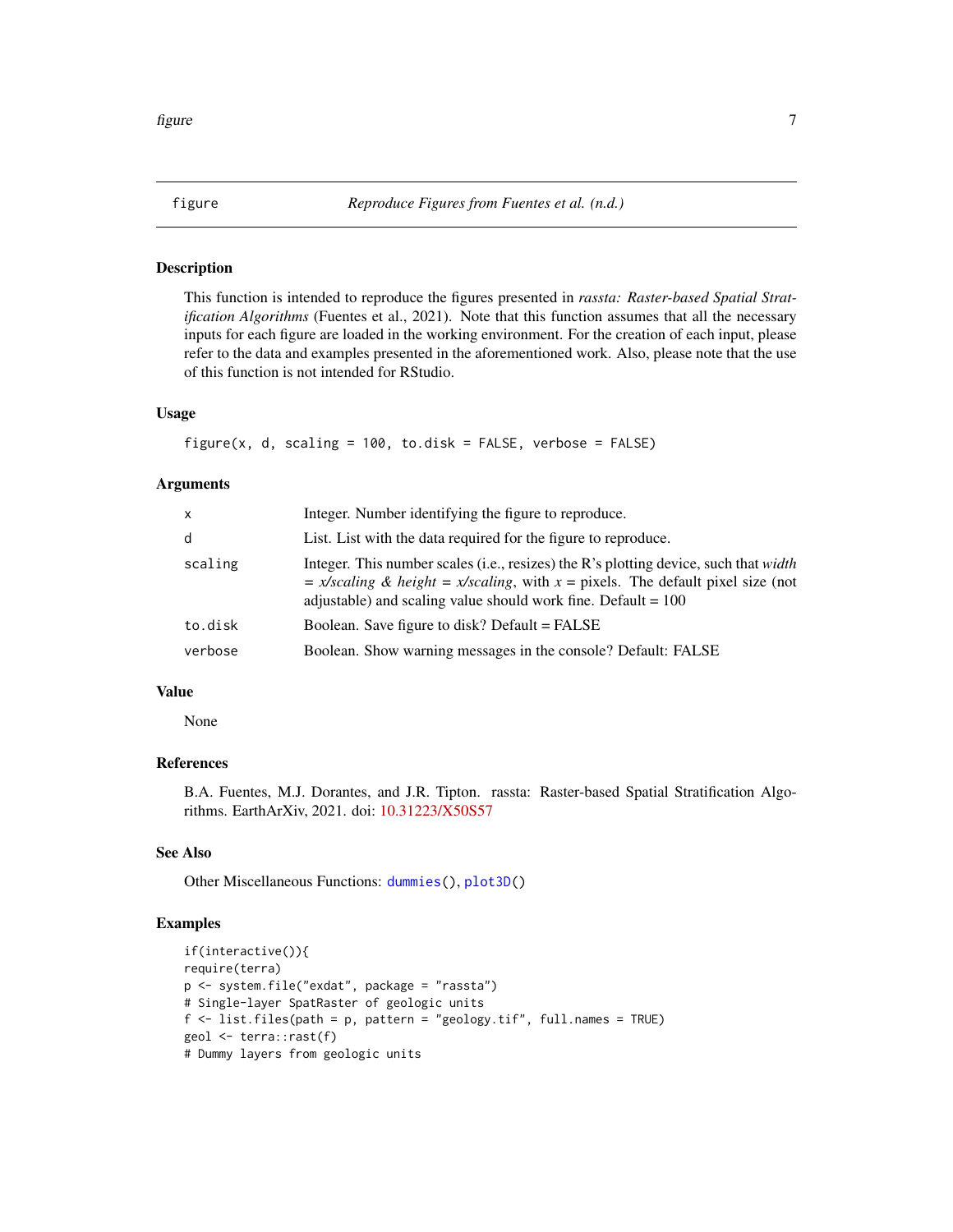```
mat.size \leftarrow dummies(ca.rast = geol, preval = 100, absval = 0)
figure(17, d = mat.size)
}
```
<span id="page-7-1"></span>locations *Select Representative Sampling Locations for Stratification Units*

#### Description

Selection of the *representative sampling locations* based on landscape similarity values. For a give stratification unit, the representative sampling location is the XY position where the highest landscape similarity value occurs. This location is assumed to best reflect the influence that the landscape configuration of a given stratification unit exerts on response phenomena. Currently, two selection methods are supported: (1) *maximum similarity within buffer zones* ("buffer"), and (2) *absolute maximum similarity* ("absolute"). For the buffer method, the *n* largest zones enclosing landscape similarity values above a certain threshold are first identified. Then, for each zone, one sample is placed at the *XY* location where the landscape similarity value is maximized. For the absolute method, a sample is placed at the *XY* locations with the *n* maximum landscape similarity values. In both methods, it is possible to constrain the sampling process to the boundaries of the stratification unit. Constraining the process ensures that the sampling locations determined for a given unit are placed within the boundaries of that unit. See **Details** for some guidance in the use of this function for classification units.

#### Usage

```
locations(
  ls.rast,
  su.rast,
 method = "buffer",
  constrained = TRUE,
  buf.quant = 0.9,
 buf.n = 1,
  abs.n = 1,
  tol = 2,
  parallel = FALSE,
  to.disk = FALSE,outdir = ".".verbose = FALSE,
  ...
)
```
#### Arguments

ls.rast SpatRaster, as in [rast](#page-0-0). Multi-layer SpatRaster representing landscape similarities to stratification units.

<span id="page-7-0"></span>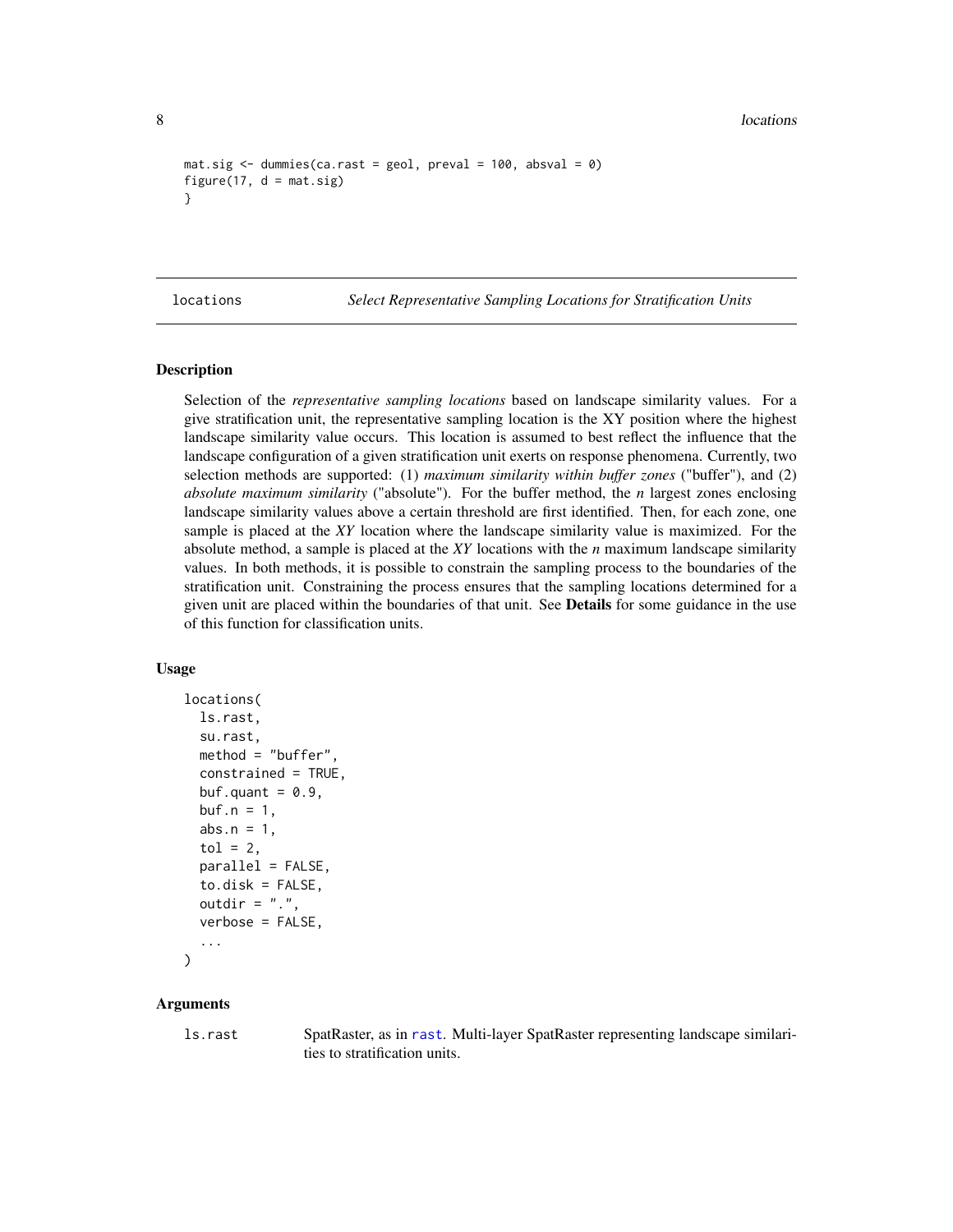#### <span id="page-8-0"></span>locations and the set of the set of the set of the set of the set of the set of the set of the set of the set of the set of the set of the set of the set of the set of the set of the set of the set of the set of the set of

| su.rast     | SpatRaster. Single-layer SpatRaster representing the stratification units occur-<br>ring across geographic space. Integer values are expected as cell values (i.e.,<br>numeric codes) of stratification units.                                                                                                                                                                                                                                                                                                                   |
|-------------|----------------------------------------------------------------------------------------------------------------------------------------------------------------------------------------------------------------------------------------------------------------------------------------------------------------------------------------------------------------------------------------------------------------------------------------------------------------------------------------------------------------------------------|
| method      | Character. String denoting the sampling method. Current options are "buffer"<br>for the maximum similarity within buffer zones method, and "absolute" for the<br>absolute maximum similarity method. Default: "buffer"                                                                                                                                                                                                                                                                                                           |
| constrained | Boolean. Should the sampling process be constrained to the boundaries of each<br>stratification unit? See Details. Default: TRUE                                                                                                                                                                                                                                                                                                                                                                                                 |
| buf.quant   | Numeric. Number expressed in quantile notation $(0-1)$ indicating the similarity<br>threshold for the creation of buffer zones. Only zones enclosing raster cells<br>with <i>landscape similarity</i> $>=$ <i>buf.quant</i> will be created and thus, considered for<br>sampling. See Details. Default: 0.9                                                                                                                                                                                                                      |
| buf.n       | Integer. Positive integer indicating the $n$ largest buffer zones for which sampling<br>locations will be selected $(n$ buffer zones per stratification unit, one sampling<br>location per buffer zone). Default: 1                                                                                                                                                                                                                                                                                                              |
| abs.n       | Integer. When $method = "absolute",$ Positive integer indicating the number of<br>sampling locations to select for each stratification unit. See Details. Default: 1                                                                                                                                                                                                                                                                                                                                                             |
| tol         | Numeric. This number will be subtracted from the sampled maximum value of<br>a landscape similarity layer to ensure two things: (1) that the 'true' maximum<br>similarity value is found regardless of the size of the layer, and (2) that the<br>requested number of sampling locations will be found (see Details). The default<br>assumes that landscape similarity values are on a scale of 1 to 100. If these<br>values are on a different scale (e.g., decimal), then, tol needs to be adjusted<br>accordingly. Default: 2 |
| parallel    | Boolean. Perform parallel processing? A parallel backend must be registered<br>beforehand with registerDoParallel. Keep in mind that the amount of RAM<br>to allocate when performing parallel processing can result prohibitive for large<br>data sets. Default: FALSE                                                                                                                                                                                                                                                          |
| to.disk     | Boolean. Should output SpatVector(s) (as in vect) be written to disk? Default:<br><b>FALSE</b>                                                                                                                                                                                                                                                                                                                                                                                                                                   |
| outdir      | Character. If to disk = TRUE, string specifying the path for the output SpatVec-<br>tor(s). Default: "."                                                                                                                                                                                                                                                                                                                                                                                                                         |
| verbose     | Boolean. Show warning messages in the console? Default: FALSE                                                                                                                                                                                                                                                                                                                                                                                                                                                                    |
| $\cdots$    | Additional arguments, as for writeVector.                                                                                                                                                                                                                                                                                                                                                                                                                                                                                        |
|             |                                                                                                                                                                                                                                                                                                                                                                                                                                                                                                                                  |

#### Details

Except when  $buf.n = 1$  or  $abs.n = 1$ , the number of returned sampling locations per stratification unit may be smaller than requested, especially when *constrained = TRUE*. For the constrained buffer method, reducing the landscape similarity threshold value *buf.quant* will not always result in more buffer zones; i.e., more sampling locations. The reason for this is that reducing the threshold value for the creation of buffer zones may actually promote the spatial contiguity of zones. For instance, two buffer zones created at *buf.quant = 0.9*, may be merged into a single buffer zone when *buf.quant = 0.80*. This will occur if the raster cells between the two buffer zones satisfy: *landscape*  $similarity \geq = quantile (land \, \, \mathcal{S} \text{)}$  *similarity, 0.8)*. For the absolute method, increasing the value of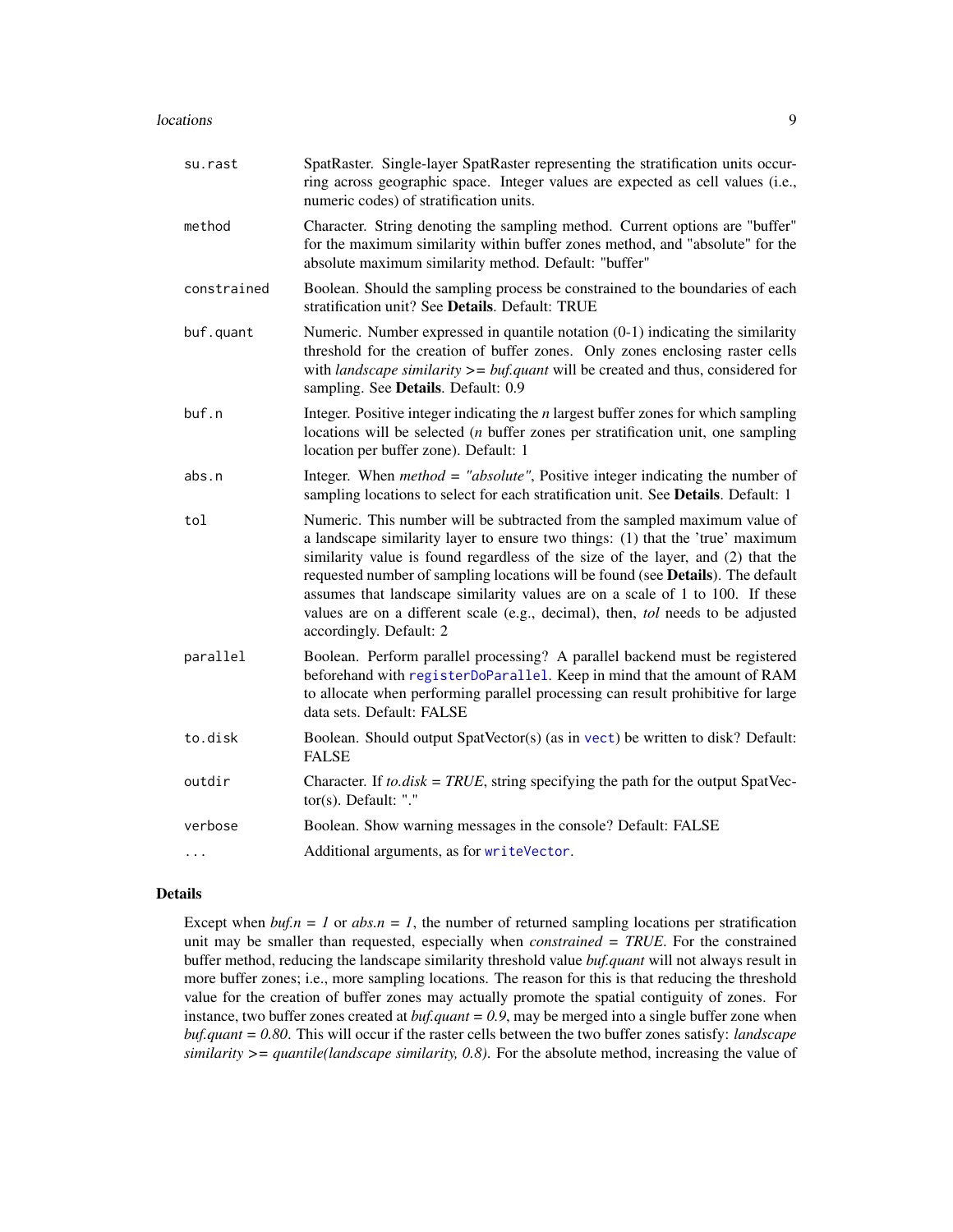the *tol* argument will ensure a safer search for *n* sampling locations and thus, greater chances of getting the total number of requested sampling locations per stratification unit.

Note that this sampling scheme can be applied for classification units. In order to do this, one should replace the multi-layer SpatRaster of landscape similarities with a multi-layer SpatRaster of spatial signatures. One should also replace the raster layer of stratification units with that of classification units.

#### Value

If *method = "buffer"* and *constrained = TRUE*, a list with the following components:

locations: SpatVector of point geometry. Each point in this vector represents the sampling location placed at the maximum landscape similarity value within a stratification unit's buffer zone. Tabular attributes in this SpatVector are  $(1)$  *SU* = stratification unit's numeric code,  $(2)$  *land*  $sim$  = landscape similarity value, (3)  $x = X$  coordinate, and (4)  $y = Y$  coordinate.

buffer: SpatVector of polygon geometry. Each polygon in this vector represents the buffer zone of an stratification unit.

If *method = "buffer"* and *constrained = FALSE*:

locations: Same as locations from *method = "buffer"* and *constrained = TRUE*.

If *method = "absolute"*:

locations: SpatVector of point geometry. Each point in this vector represents the sampling location placed at the maximum landscape similarity value for an stratification unit. Tabular attributes in this SpatVector are (1)  $SU =$  stratification unit's numeric code, (2) *land\_sim* = landscape similarity value, (3)  $x = X$  coordinate, and (4)  $y = Y$  coordinate.

#### See Also

#### [similarity](#page-21-1), [strata](#page-29-1)

Other Functions for Stratified Sampling: [observation\(](#page-10-1))

```
require(terra)
p <- system.file("exdat", package = "rassta")
# Multi-layer SpatRaster of landscape similarities
fls <- list.files(path = p, pattern = "su_", full.names = TRUE)
ls <- terra::rast(fls)
# Single-layer SpatRaster of stratification units
fsu <- list.files(path = p, pattern = "strata.tif", full.names = TRUE)
su <- terra::rast(fsu)
# Get 1 representative sampling location per stratification unit
rl <- locations(ls.rast = ls, su.rast = su)
# Plot representative locations (including buffer areas)
if(interactive()){
 plot(su, type = "classes", fun = function() c(points(rl$locations),
                                                polys(rl$buffers))
     )}
```
<span id="page-9-0"></span>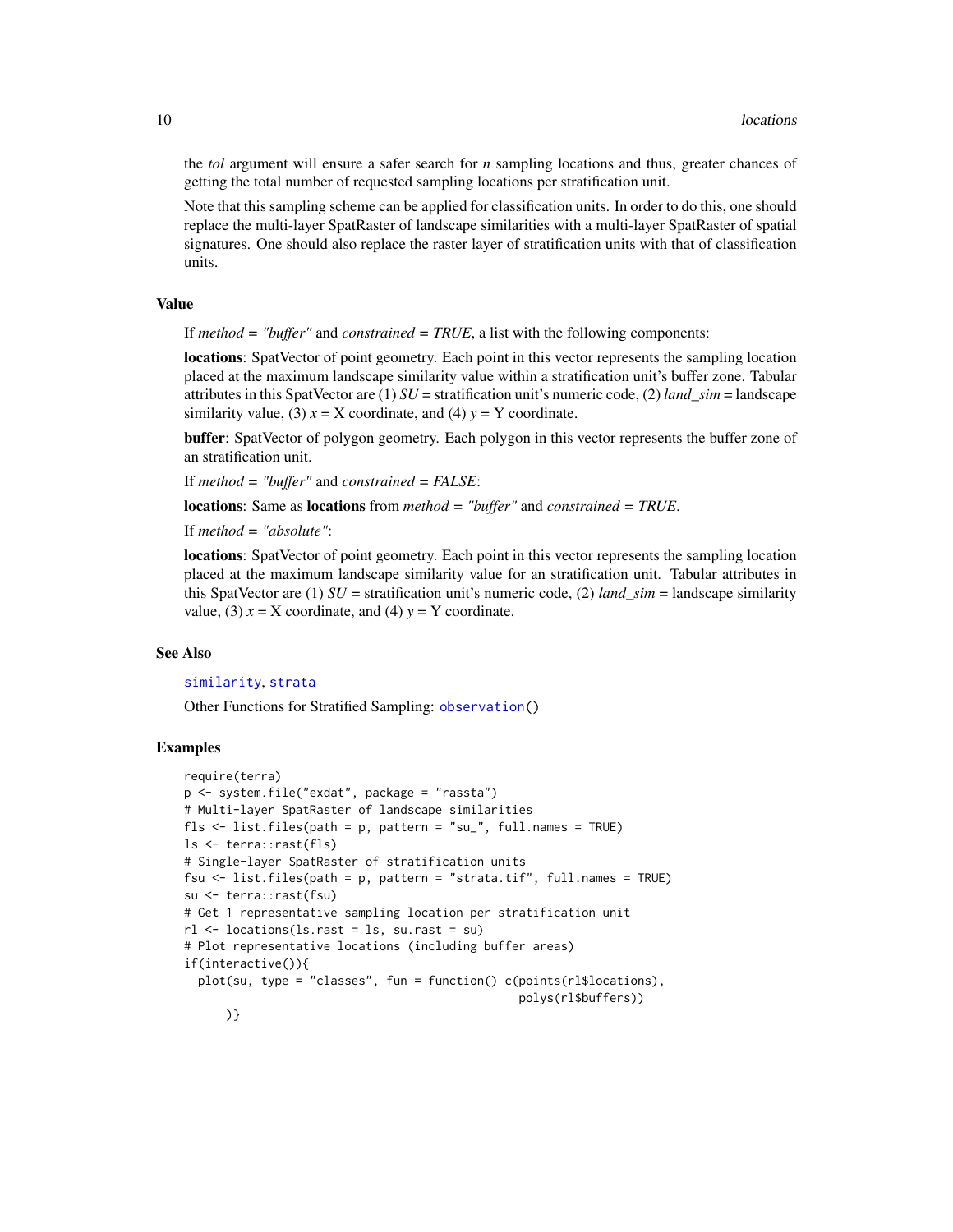<span id="page-10-1"></span><span id="page-10-0"></span>observation *Select the Representative Response Observation for Stratification Units*

#### Description

Selection of the *representative response observation* for each stratification unit occurring across geographic space. One observation from a set of *n* observations of a response variable sampled/measured within the spatial boundaries of a given stratification unit is selected according to the following criteria: (1) *maximum landscape similarity*, (2) *median response value*, and (3) *random selection*. The maximum landscape similarity (mls) selects the observation at the *XY* spatial location where the landscape similarity value is maximized for a given stratification unit. The median response value (mrv) selects the observation whose response value is (closest to) the median of all response values, as measured from the observations spatially enclosed by a given stratification unit. The random selection, as implied by the name, randomly selects one observation from the set of observations spatially enclosed by a given stratification unit. See Details for some guidance in the use of this function for classification units.

#### Usage

```
observation(
  su.rast,
  obs,
  col.id,
  col.resp,
  method = "mls",ls.rast,
  verbose = FALSE
)
```

| su.rast  | SpatRaster, as in rast. Single-layer SpatRaster representing the stratification<br>units occurring across geographic space. Integer values are expected as cell<br>values ( <i>i.e.</i> , numeric codes) of stratification units.                                |
|----------|------------------------------------------------------------------------------------------------------------------------------------------------------------------------------------------------------------------------------------------------------------------|
| obs      | SpatVector, as in vect. Vector of point geometry whose tabular attributes should<br>contain an ID column $(1,2,,n)$ and a column of the response' values.                                                                                                        |
| col.id   | Integer. Index of the ID column in the tabular attributes of <i>obs</i> .                                                                                                                                                                                        |
| col.resp | Integer. Index of the response' values column in the tabular attributes of <i>obs</i> .                                                                                                                                                                          |
| method   | Character. String specifying the selection method for the response representa-<br>tive observation. Options are "mls" for the maximum landscape similarity value,<br>"mrv" for the median response value, and "random" for random selection. De-<br>fault: "mls" |
| ls.rast  | SpatRaster, as in rast. Multi-layer SpatRaster representing landscape similari-<br>ties to stratification units. Only required if <i>method</i> = " $mls$ ".                                                                                                     |
| verbose  | Boolean. Show warning messages in the console? Default: FALSE                                                                                                                                                                                                    |
|          |                                                                                                                                                                                                                                                                  |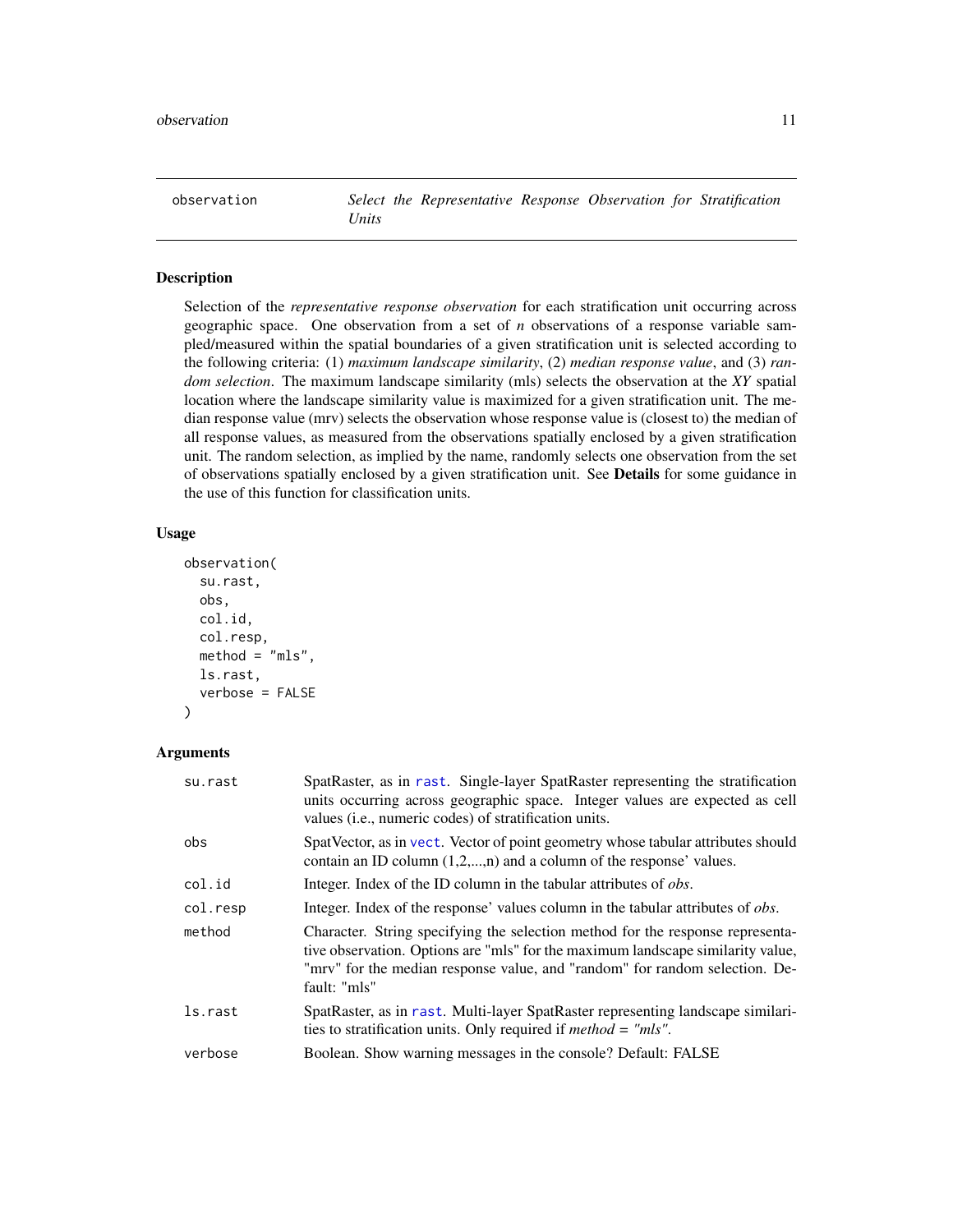#### <span id="page-11-0"></span>Details

This selection scheme can be applied to classification units. For classification units, one should replace the multi-layer SpatRaster of landscape similarities with a multi-layer SpatRaster of spatial signatures. One should also replace the raster layer of stratification units with that of classification units.

#### Value

A list with the following components:

su.repobs: Data table with the following attributes: (1) Original IDs of the selected observation, (2) representative response value, (3) stratification unit's numeric code, and (4) landscape similarity value at the *XY* location of the selected observation (only if *method = "mls"*).

su.norepobs: List of the numeric codes of stratification units without observations.

su.repobs.sp: SpatVector of point geometry with the representative response observation for each stratification unit represented in *su.rast*.

#### See Also

#### [strata](#page-29-1), [similarity](#page-21-1)

Other Functions for Stratified Sampling: [locations\(](#page-7-1))

```
require(terra)
p <- system.file("exdat", package = "rassta")
# Single-layer SpatRaster of stratification units
fsu <- list.files(path = p, pattern = "strata.tif", full.names = TRUE)
su <- terra::rast(fsu)
# Observations with response values.
## For this example, soil organic carbon (SOC) collected at 15 cm soil depth
fob \le list.files(path = p, pattern = "soc.shp", full.names = TRUE)
ob <- terra::vect(fob)
# Column indices for ID and measured response value
id \leq -1re <- 2
# Multi-layer SpatRaster of landscape similarities
fls \le list.files(path = p, pattern = "su_", full.names = TRUE)
ls <- terra::rast(fls)
# Selection of representative response observations for stratification units
ro < - observation(su.rast = su, obs = ob, col.id = id, col.resp = re,
                  ls.rast = ls
                 \lambda# Plot representative observations
if(interactive()){plot(su, type = "classes",
                       fun = function() points(ro$su_repobs.sp)
                      )}
```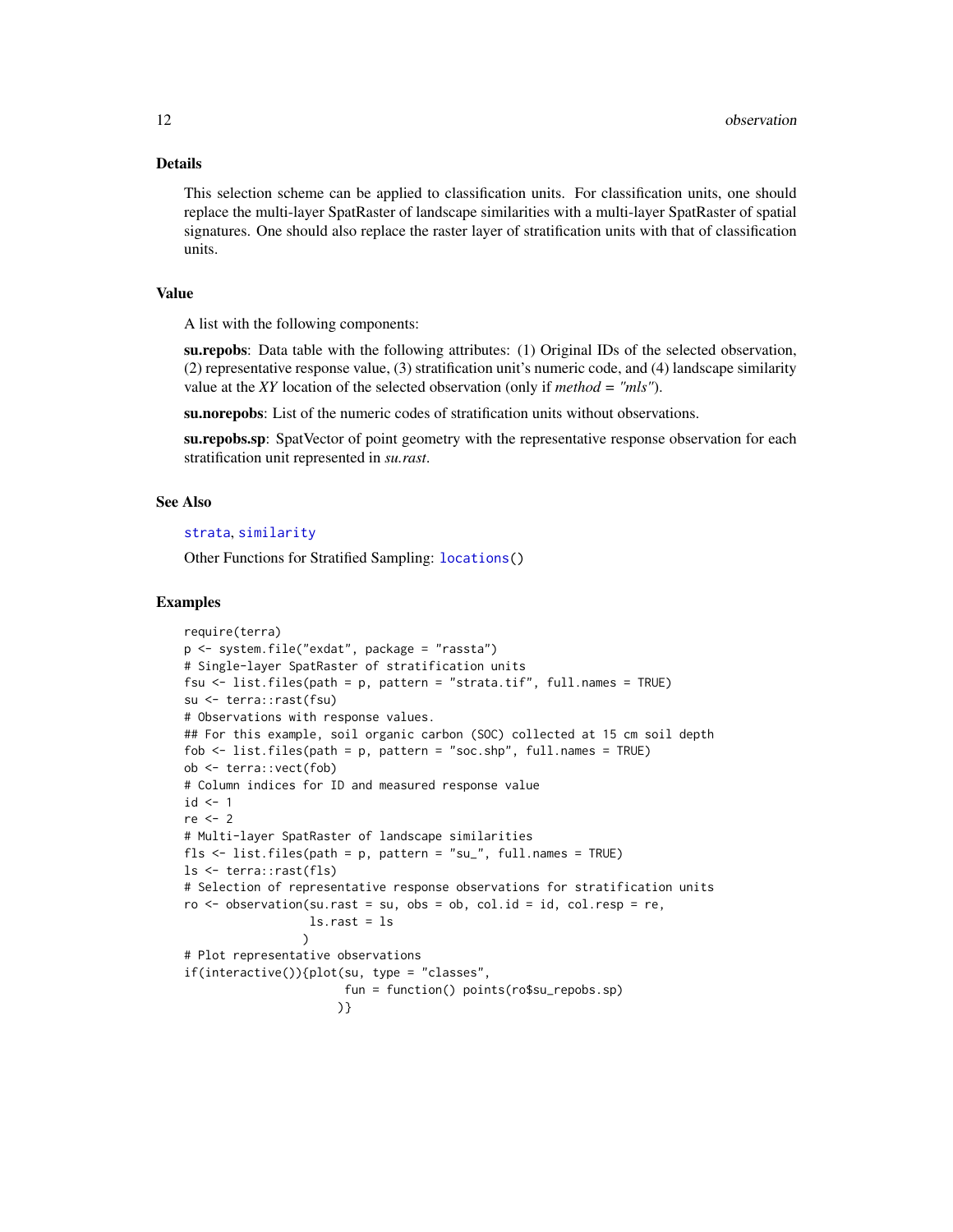<span id="page-12-1"></span><span id="page-12-0"></span>

#### Description

Interactive maps showing the 3-dimensional (*XYZ*) variability in raster layers representing continuous variables. The *XYZ* reference positions will be obtained from an elevation layer and the values of the continuous variables will be used as a surface color gradient. For this function to work, there must be a raster layer of elevation (e.g., digital terrain model) and at least one continuous variable among the raster layers to map. The maps produced are interactive, meaning that manual axis rotation and zoom are possible. Special consideration must be taken with large raster layers (large spatial coverage and/or high spatial resolution). This function can aggregates the spatial resolution (i.e., cell size) in order to handle large raster layers. This is achieved by internally calling [aggregate](#page-0-0). An aggregation factor will determine the final cell size, where *final cell size = cell size\*aggregation factor*. In addition, a spatial extent can be provided to reduce the total mapping area and thus, to further reduce processing time. This function uses the plotly library. See Details for current limitations.

#### Usage

```
plot3D(
  var.rast,
  z,
  ex = 0.1,
  agg = FALSE,
  fact = NULL,spext = NULL,
  pals = NA,
  rev = NA)
```

| var.rast | SpatRaster, as in rast. Multi-layer SpatRaster of $n$ continuous variables and<br>one layer representing the surface/terrain elevation.                                                                                      |
|----------|------------------------------------------------------------------------------------------------------------------------------------------------------------------------------------------------------------------------------|
| z        | Integer. Position (index) of the raster layer of elevation in <i>var.rast.</i>                                                                                                                                               |
| ex       | Numeric. Value indicating the <i>exaggeration</i> factor for the Z axis. This can be<br>useful to enhance the visualization of subtle topographic variability. Default:<br>0.1                                               |
| agg      | Boolean. Should the spatial resolution be aggregated to reduce processing time?<br>Default: FALSE                                                                                                                            |
| fact     | Numeric. If $agg = TRUE$ , value indicating the aggregation factor. Default:<br><b>NULL</b>                                                                                                                                  |
| spext    | Numeric. List with the coordinates of the bounding box for spatial subset (xmin,<br>xmax, ymin, ymax). SpatRaster or SpatVector from which a spatial extent can<br>be calculated are also an acceptable input. Default: NULL |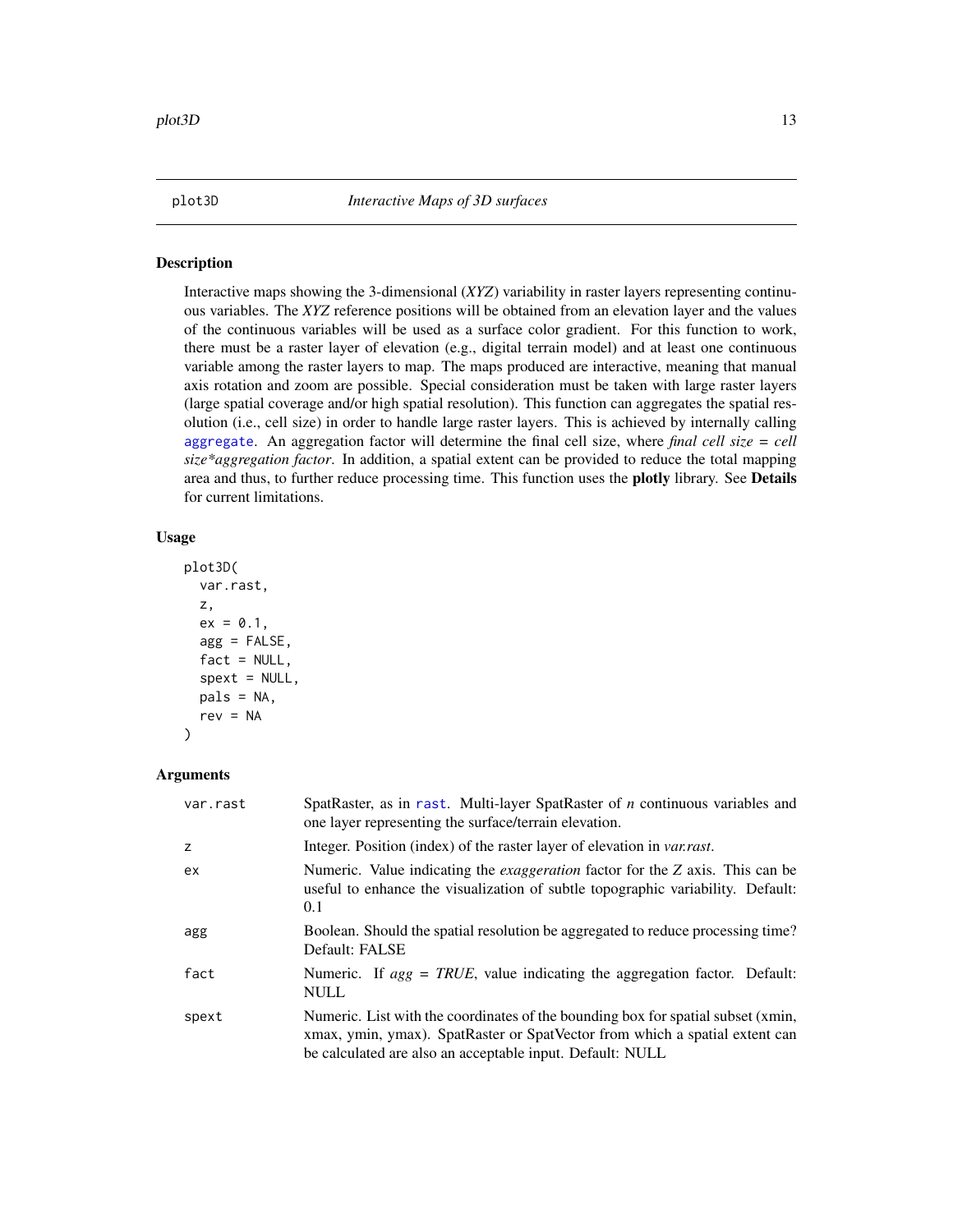<span id="page-13-0"></span>

| pals | Character. List of strings with the names of the <i>n</i> color ramps (one per continu-<br>ous variable). See hcl. colors. Default: NA |
|------|----------------------------------------------------------------------------------------------------------------------------------------|
| rev  | Character. List of <i>n</i> Booleans indicating whether or not to reverse the color ramp<br>for each continuous variable. Default: NA  |

#### Details

Currently, this function does not allow to adjust the labels for *XY* axes so that actual coordinates are shown. Instead, the relative position values are shown on these axes.

#### Value

List with **plotly-htmlwidget** objects. Each object calls the 3D map for a continuous variable in *var.rast*.

#### See Also

Other Miscellaneous Functions: [dummies\(](#page-1-1)), [figure\(](#page-6-1))

#### Examples

```
require(terra)
p <- system.file("exdat", package = "rassta")
# Multi-layer SpatRaster of topographic variables
ft \le list.files(path = p, pattern = "^height|^slope|^wetness",
                 full.names = TRUE
                \lambdatvars <- terra::rast(ft)
# Single-layer SpatRaster of terrain elevation
fe <- list.files(path = p, pattern = "^elevation", full.names = TRUE)
e <- terra::rast(fe)
# Add elevation to the SpatRaster of topographic variables
etvars <- c(e, tvars)
# Interactive 3D maps
maps \leq plot3D(var.rast = etvars, z = 1, ex = 0.2,
               pals = c("Zissou", "Plasma", "Spectral")
              )
if(interactive()){maps}
```
<span id="page-13-1"></span>predict\_functions *Predict Distribution Functions Across Geographic Space*

#### **Description**

Predicts constrained, univariate distribution functions across the geographic space supported by raster layers. For a given continuous variable used to create a classification unit, this function first calculates a user-defined distribution function for that variable using only observations selected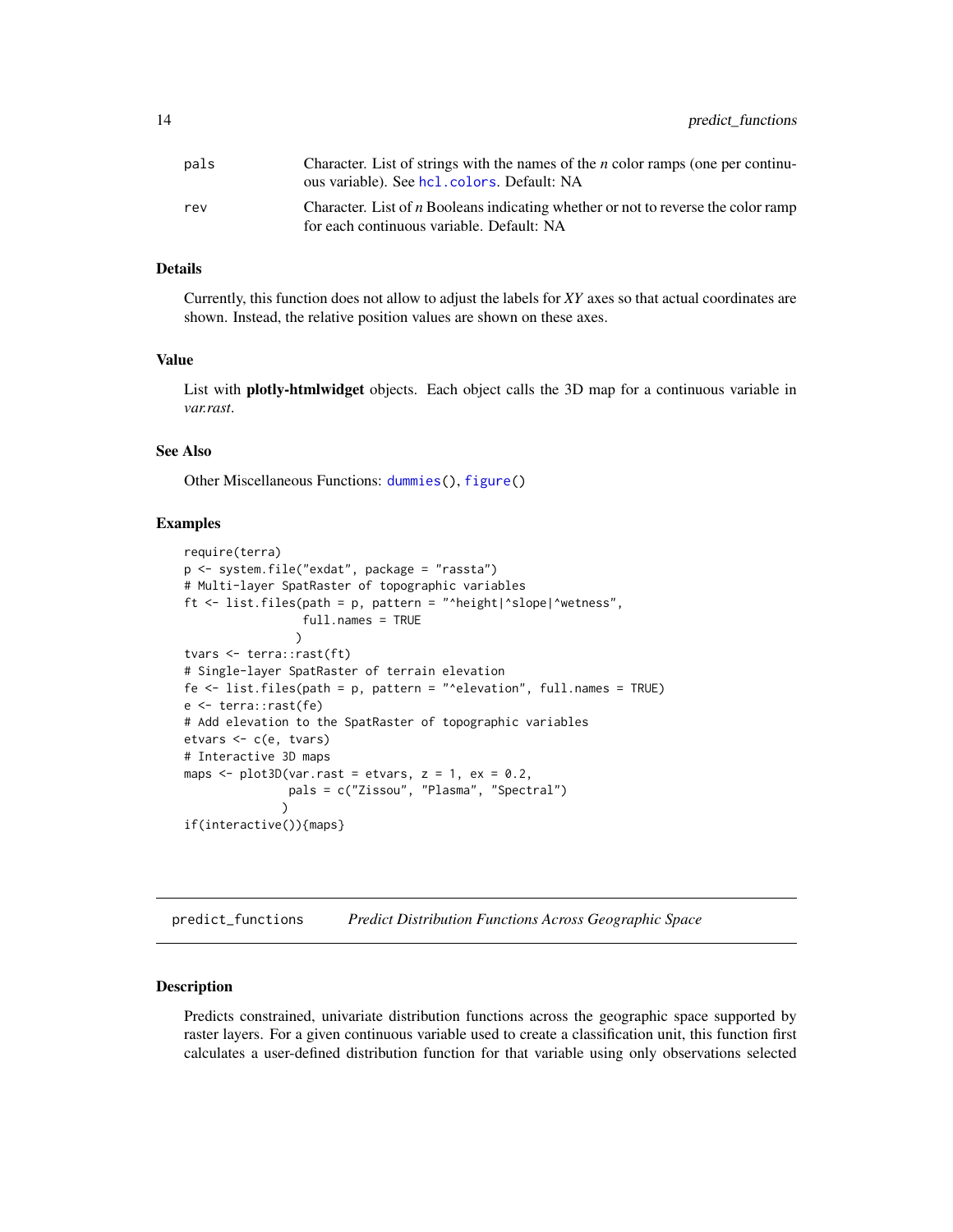<span id="page-14-0"></span>from within the classification unit. In this way, the distribution function is univariate and constrained. Subsequently, a *locally-estimated scatterplot smoothing* is fitted (see [loess](#page-0-0)). The LOESS is fitted using the variable's observations as explanatory values and the values from the distribution function as the response values. Finally, the fitted LOESS is predicted on the complete geographic space supported by the raster layer of the given variable. This process is iterated for all of the continuous variables and classification units. Each resulting layer can be thought of as a landscape correspondence measurement between an *XY* location in geographic space and the landscape configuration represented by a given classification unit in terms of a specific variable. The following distribution functions are currently supported: the probability density function (PDF), the empirical cumulative density function (ECDF), and the inverse of the empirical cumulative density function (iECDF). Please refer to Details for more information about how each distribution function is calculated. Also, see details on parallel processing.

#### Usage

```
predict_functions(
  cuvar.rast,
  cu.ind,
  cu,
  vars,
  dif,
  hist.type = "regular",
  hist.pen = "default",
  grid.mult = 1,kern = "normal",
  quant.sep = 0.01,
  span = 0.6,
  to.disk = FALSE,outdir = ".".prefix = "",extension = ".tif",
  verbose = FALSE,
  ...
)
```

| cuvar.rast | SpatRaster, as in rast. Multi-layer SpatRaster containing <i>n</i> continuous raster<br>layers ( <i>i.e.</i> , variables) and one raster layer of classification units with integer<br>cell values (i.e., Numeric identifiers). |
|------------|---------------------------------------------------------------------------------------------------------------------------------------------------------------------------------------------------------------------------------|
| cu.ind     | Integer. Position (index) of the raster layer of classification units in <i>cuvar.rast.</i>                                                                                                                                     |
| cu         | Integer. Vector of integer values that correspond to the numeric identifiers of the<br>units in the raster layer of classification units.                                                                                       |
| vars       | Character. Vector of strings containing the names of the $n$ continuous variables<br>in <i>cuvar.rast</i> . These names have to be sequentially repeated according to the<br>number of classification units (See Examples).     |
| dif        | Character. Vector of strings containing the distribution function to calculate for<br>each continuous variable within each classification unit. The function will match                                                         |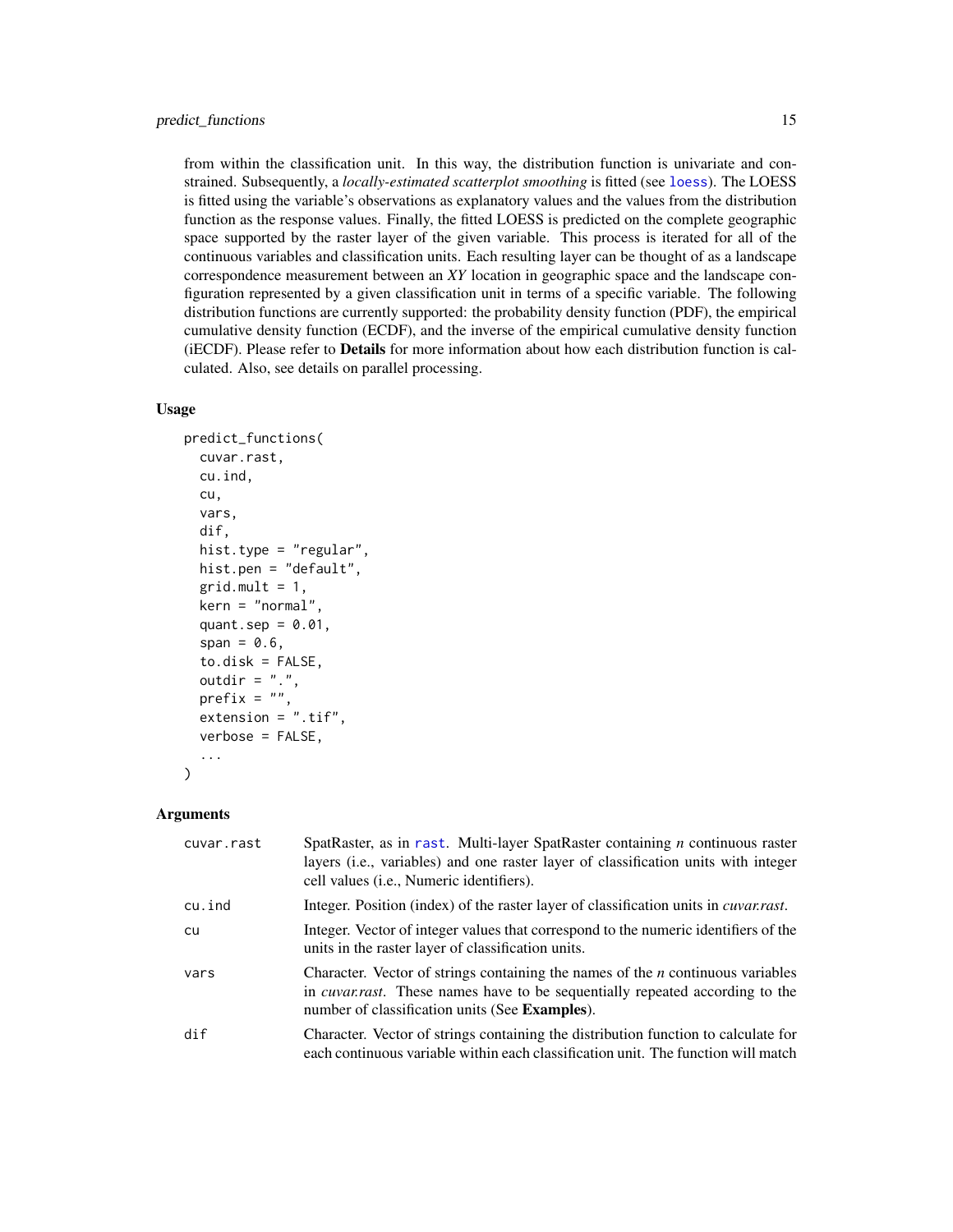<span id="page-15-0"></span>

|           | the position of the name of the distribution function with that of the name of the<br>continuous variable in vars.                                                                                                                                     |
|-----------|--------------------------------------------------------------------------------------------------------------------------------------------------------------------------------------------------------------------------------------------------------|
| hist.type | Character. Type of histogram to calculate. Options are "regular", "irregular"<br>(unequally-sized bins, computationally demanding), and "combined" (the one<br>with greater penalized likelihood is returned). See histogram. Default: "regu-<br>lar'' |
| hist.pen  | Character. Penalty to apply when calculating the histogram (see histogram).<br>Default: "default"                                                                                                                                                      |
| grid.mult | Numeric. Multiplying factor to increase/decrease the size of the "optimal" grid<br>size for the Kernel Density Estimate (KDE). Default: 1                                                                                                              |
| kern      | Character. Type of kernel to use for the KDE. Default: "normal"                                                                                                                                                                                        |
| quant.sep | Numeric. Spacing between quantiles for the calculation of the ECDF and iECDF.<br>Quantiles are in the range of 0-1 thus spacing must be a decimal. Default: 0.01                                                                                       |
| span      | Numeric. Degree of smoothing for the LOESS. Default: 0.6                                                                                                                                                                                               |
| to.disk   | Boolean. Write the output raster layers of predicted distribution function to<br>disk? See details about parallel processing. Default: FALSE                                                                                                           |
| outdir    | Character. If to disk = TRUE, string specifying the path for the output raster<br>layers of predicted distribution function. Default: "."                                                                                                              |
| prefix    | Character. If to disk = TRUE, string specifying a prefix for the file names of the<br>output raster layers of predicted distribution function. Default: ""                                                                                             |
| extension | Character. If to disk = TRUE, string specifying the extension for the output<br>raster layers of predicted distribution function. Default: ".tif"                                                                                                      |
| verbose   | Boolean. Show warning messages in the console? Default: FALSE                                                                                                                                                                                          |
| $\cdots$  | If to $disk = TRUE$ , additional arguments as for writeRaster.                                                                                                                                                                                         |

#### Details

To calculate the PDF, this function uses the binned KDE for observations drawn from the breaks of a regular/irregular histogram. The "optimal" number of bins for the histogram is defined by calling the function [histogram](#page-0-0) (Mildenberger et al., 2019) with the user-defined penalty *hist.pen*. Subsequently, the optimal number of bins is treated as equivalent to the "optimal" grid size for the binned KDE. The grid size can be adjusted by specifying the multiplying factor *grid.mult*. Lastly, the "optimal" bandwidth for the binned KDE is calculated by applying the *direct plugin* method of Sheather and Jones (1991). For the calculation of optimal bandwidth and for the binned KDE, the package KernSmooth is called. To calculate both the ECDF and the iECDF, this function calls the [ecdf](#page-0-0) function on equally-spaced quantiles. The spacing between quantiles can be manually adjusted via *quant.sep*. In the case of iECDF, the ECDF is inverted by applying the formula: *iECDF = ((x*   $max(ECDF)$ ) \* -1) +  $min(ECDF)$ ; where *x* corresponds to each value of the ECDF.

The "cu", "vars", and "dif" parameters of this function are configured such that the output table from [select\\_functions](#page-17-1) can be used directly as input. (see **Examples**).

When writing output raster layer to disk, multiple distribution functions can be predicted in parallel if a parallel backend is registered beforehand with [registerDoParallel](#page-0-0). Keep in mind that the function may require a large amount of memory when using a parallel backend with large raster layers (i.e., high resolution and/or large spatial coverage).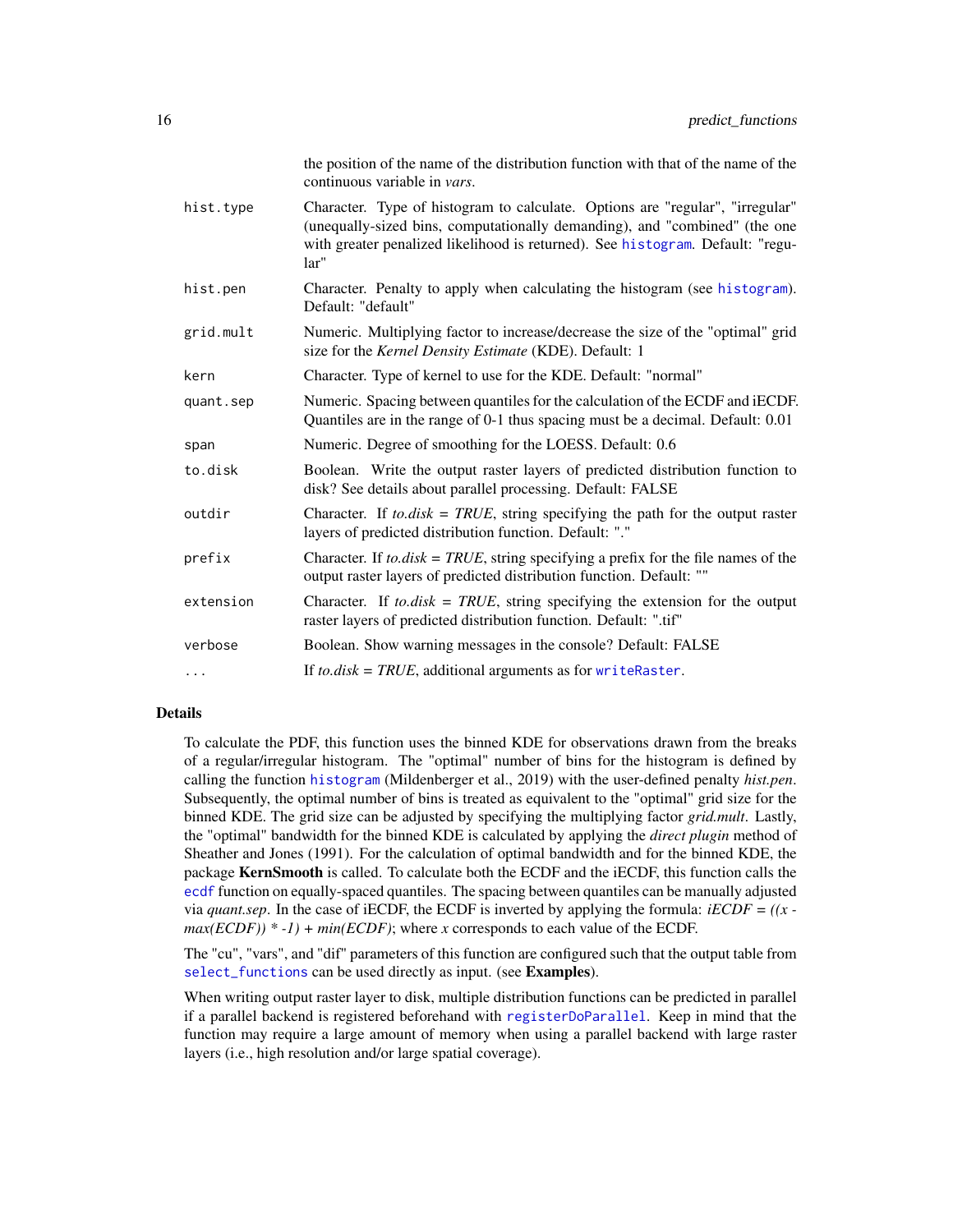#### <span id="page-16-0"></span>Value

Single-layer or multi-layer SpatRaster with the predicted distribution function for each variable and for each classification unit.

#### References

T. Mildenberger, Y. Rozenholc, and D. Zasada. histogram: Construction of Regular and Irregular Histograms with Different Options for Automatic Choice of Bins, 2019. [https://CRAN.](https://CRAN.R-project.org/package=histogram) [R-project.org/package=histogram](https://CRAN.R-project.org/package=histogram)

S. Sheather and M. Jones. A reliable data-based bandwidth selection method for kernel density estimation. Journal of the Royal Statistical Society. Series B. Methodological, 53:683–690, 1991.

#### See Also

Other Landscape Correspondence Metrics: [select\\_functions\(](#page-17-1)), [signature](#page-19-1), [similarity\(](#page-21-1))

```
require(terra)
p <- system.file("exdat", package = "rassta")
# Multi-layer SpatRaster of topographic variables
## 3 continuous variables
ftva <- list.files(path = p, pattern = "^height|^slope|^wetness",
                   full.names = TRUE
                  )
tva <- terra::rast(ftva)
# Single-layer SpatRaster of topographic classification units
## Five classification units
ftcu <- list.files(path = p, pattern = "topography.tif", full.names = TRUE)
tcu <- terra::rast(ftcu)
# Add the classification units to the SpatRaster of topographic variables
tcuvars <- c(tcu, tva)
# Data frame with source for "cu", "vars", and "dif"
ftdif <- list.files(path = p, pattern = "topodif.csv", full.names = TRUE)
tdif <- read.csv(ftdif)
# Check structure of source data frame
head(tdif)
# Predict distribution functions
## 1 distribution function per variable and classification unit = 1
tpdif \leq predict_functions(cuvar.rast = tcuvars, cu.ind = 1,
                           cu = tdif$Class.Unit[1:3],
                           vars = tdif$Variable[1:3],
                           dif = tdif$Dist.Func[1:3],
                           grid.mult = 3, span = 0.9)
# Plot predicted distribution functions
if(interactive())\{plot(tpdf, col = hcl.close(100, 'Oslo', rev = TRUE))\}
```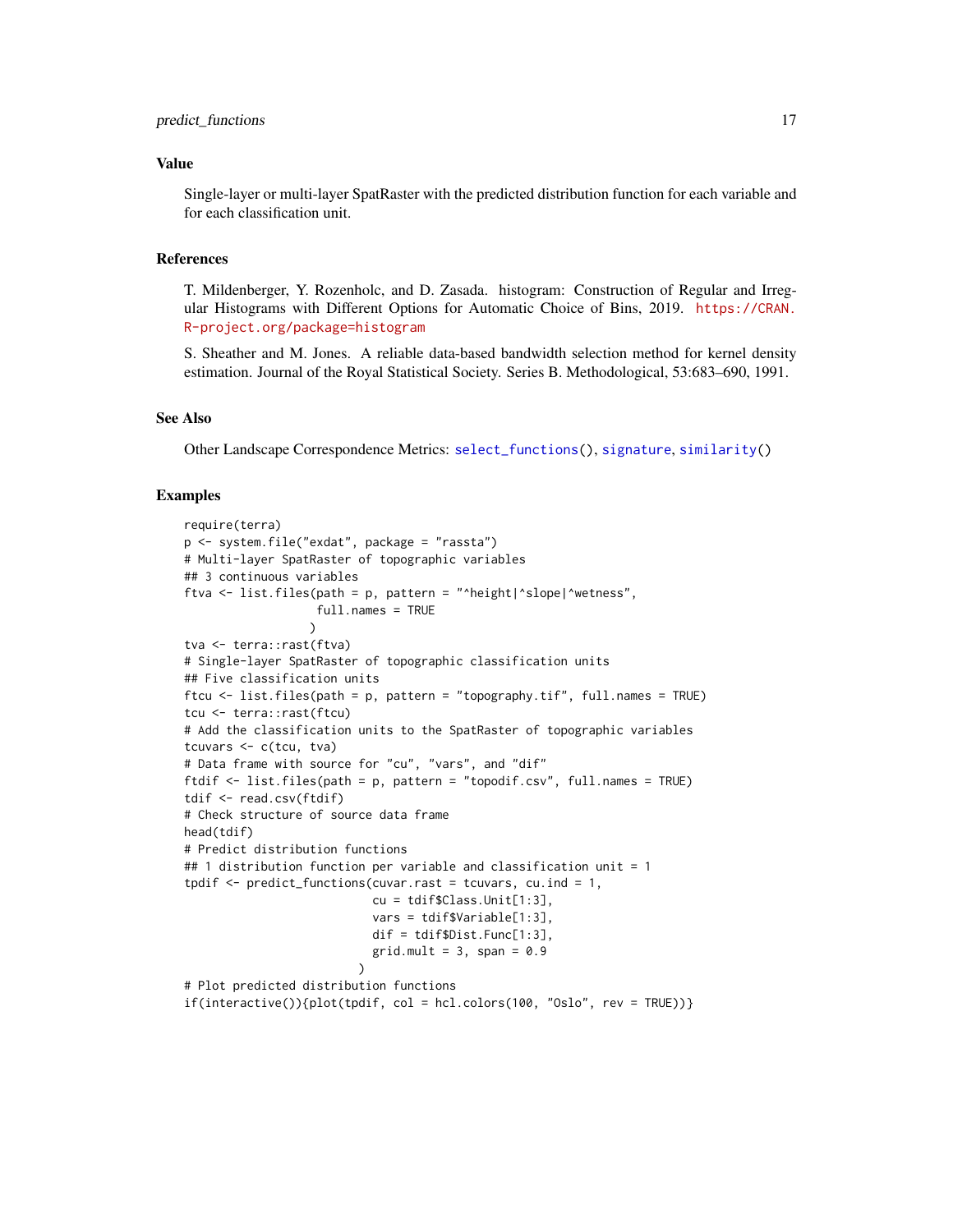#### Description

Selection of distribution functions for continuous raster layers that were used to create a raster layer of classification units. The distribution functions currently supported are the probability density function (PDF), the empirical cumulative density function (ECDF), and the inverse of the empirical cumulative density function (iECDF). Please note that [select\\_functions](#page-17-1) DOES NOT calculate the aforementioned distribution functions. The sole purpose of [select\\_functions](#page-17-1) is to assist in the knowledge-driven selection of the most appropriate distribution function for each continuous variable used to create a given classification unit (see Details).

#### Usage

```
select_functions(
  cu.rast,
  var.rast,
  fun = mean,varscale = "uniminmax",
 mode = "auto",verbose = TRUE,
  ...
\mathcal{E}
```

| cu.rast  | SpatRaster, as in rast. Single-layer SpatRaster representing the classification<br>units occurring across geographic space. The cell values (i.e., numeric IDs) for<br>classification units must be integer values.       |
|----------|---------------------------------------------------------------------------------------------------------------------------------------------------------------------------------------------------------------------------|
| var.rast | SpatRaster. Multi-layer SpatRaster containing the $n$ continuous raster layers of<br>the variables used to create the classification units.                                                                               |
| fun      | Character. Descriptive statistical measurement (e.g., mean, max). See zonal.<br>Default: mean                                                                                                                             |
| varscale | Character. Variable scaling method. See <i>scale</i> argument in ggparcoord. De-<br>fault: "uniminmax"                                                                                                                    |
| mode     | Character. String specifying the selection mode for univariate distribution func-<br>tions. Possible values are "inter" for interactive selection, and "auto" for auto-<br>matic selection (see Details). Default: "auto" |
| verbose  | Boolean. Show warning messages in the console? Default: FALSE                                                                                                                                                             |
| $\cdots$ | Additional arguments as for ggparcoord.                                                                                                                                                                                   |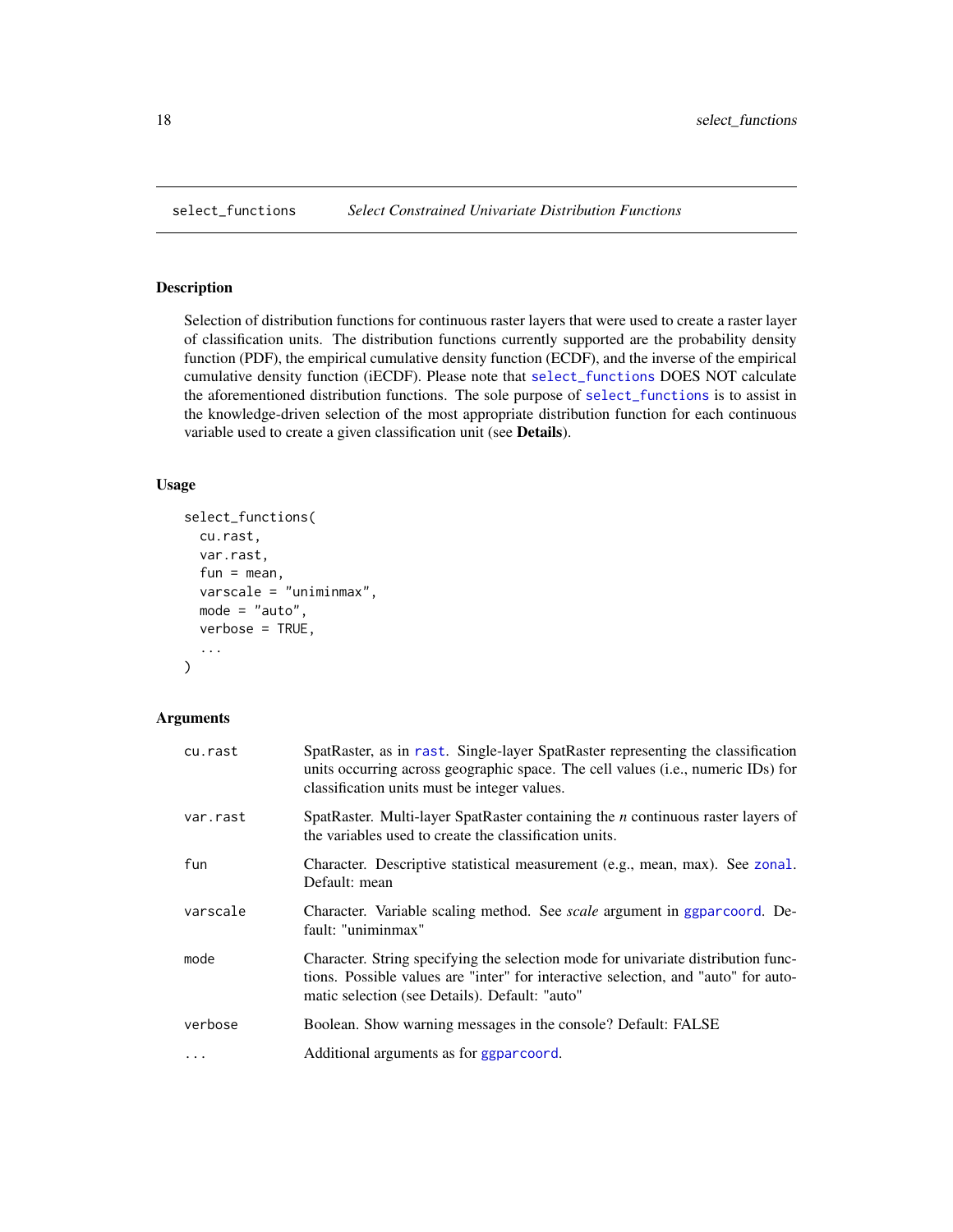#### <span id="page-18-0"></span>Details

The selection of distribution functions is univariate, that is, for each variable, and it is constrained, meaning that the selection has to be made for each classification unit. Overall, the distribution functions are used to characterize typical values of a given continuous variable within a given classification unit. When the PDF is selected, values closer to, or at the peak of the PDF will be considered as the most typical. Contrarily, values at the tails of the PDF will be considered as the less typical. When the ECDF or the iECDF are selected, values toward (+)infinity and (-)infinity will be considered as the most typical values, respectively.

In order to assist the selection process, when *mode = "inter"*, this function displays an interactive parallel coordinates plot (see [ggplotly](#page-0-0)) and a writable table (built in Shiny). For each variable, the parallel coordinates plot shows a trend of a descriptive statistical measurement (argument *fun*) across all of the classification units. Using this trend, one can then select the most appropriate distribution function for each variable based on the occurrence/absence of "peaks" and "pits" in the observed trend. For instance, a peak (highest point in the trend) would indicate that the given classification unit contains on average, the highest values of that variable. Conversely, a pit (lowest point in the trend) would indicate that the given classification unit contains on average, the lowest values of that variable. Thus, an ECDF and an iECDF can be selected for the peak and the pit, respectively. The PDF can be selected for classification units whose trend does not show either a peak or a pit. Please consider that peaks and pits are only reference points and thus, one should validate the selection of distribution functions based on domain knowledge.

When *mode* = "auto", the criteria for the selection of distribution functions will be based on peaks and pits in the parallel coordinates plot.

The output table (**distfun**) is intended to be used as input in the [predict\\_functions](#page-13-1) function.

The selection of distribution functions is similar to the selection of membership functions in fuzzy logic. For example, if one wants to describe a phenomenon through distribution functions of continuous variables, then the functions can be considered to be membership curves. Accordingly, the PDF, ECDF, and iECDF will be equivalent to the Gaussian, S, and Z membership functions, respectively.

#### Value

If *mode = "inter"*:

distfun: A DT table (DataTables library) with the following attributes: (1) *Class.Unit* = numeric ID for classification units, (2) *Variable* = each of the *n* continuous raster layers of a classification unit, and (3) *Dist.Func* = Empty column whose cells can be filled with the following strings: "PDF, "ECDF", and "iECDF" (unquoted). This table can be saved on disk through the Shiny interface.

parcoord: A ploty-based parallel coordinate plot which can be saved on disk using the R package htmlwidgets.

If *mode = "auto"*:

distfun: Same as distfun when *mode = "inter"*, except for column "Dist.Func" whose cells were automatically filled.

parcoord: Same as parcoord when *mode = "inter"*.

#### See Also

Other Landscape Correspondence Metrics: [predict\\_functions\(](#page-13-1)), [signature](#page-19-1), [similarity\(](#page-21-1))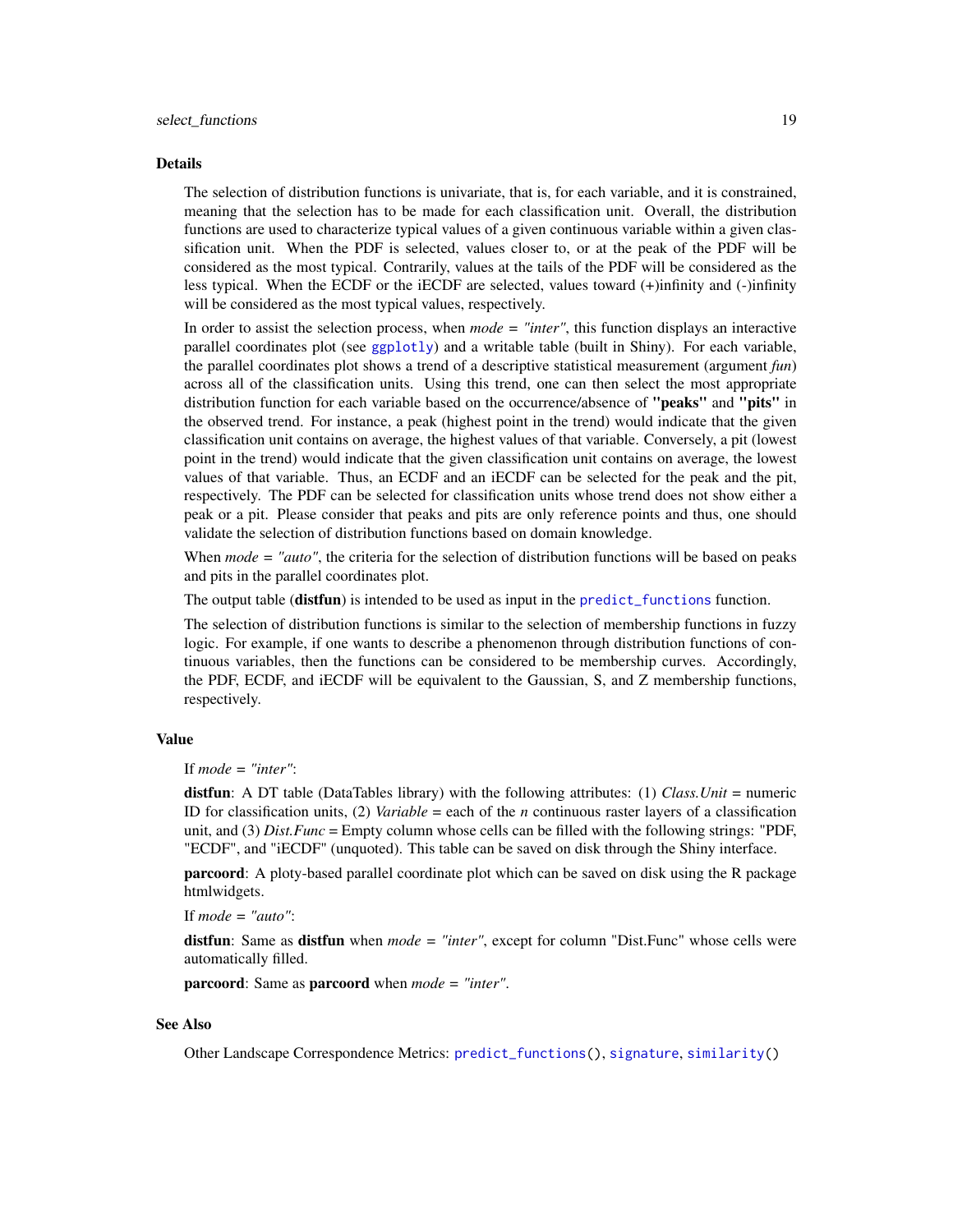#### Examples

```
require(terra)
p <- system.file("exdat", package = "rassta")
# Multi-layer SpatRaster of topographic variables
## 3 topographic variables
tf <- list.files(path = p, pattern = "^height|^slope|^wetness",
                 full.names = TRUE
                )
tvars <- terra::rast(tf)
# Single-layer SpatRaster of topographic classification units
## 5 classification units
tcf <- list.files(path = p, pattern = "topography.tif", full.names = TRUE)
tcu <- terra::rast(tcf)
# Automatic selection of distribution functions
tdif \le select_functions(cu.rast = tcu, var.rast = tvars, fun = mean)
# Parallel coordinates plot
if(interactive()){tdif$parcoord}
```
<span id="page-19-1"></span>signature *Calculate the Spatial Signature of Classification Units*

#### Description

Using a mathematical function, a raster layer is created from the cell-wise aggregation of a set of predicted distribution functions for a classification unit (see [predict\\_functions](#page-13-1)). Each element in this set can be thought of as a correspondence measurement between an *XY* location in the geographic space and the landscape configuration represented by a given classification unit in terms of a specific variable. Therefore, aggregating the set of predicted distribution functions into a single layer produces an overall (multivariate) measurement of correspondence. This multivariate landscape correspondence metric is considered to be the *spatial signature* of the classification unit.

#### Usage

```
signature(
  pdif.rast,
  inprex,
  outname,
  fun = mean,to.disk = FALSE,outdir = ".".extension = ".tif",
 overwrite = FALSE,
  ...
)
```
<span id="page-19-0"></span>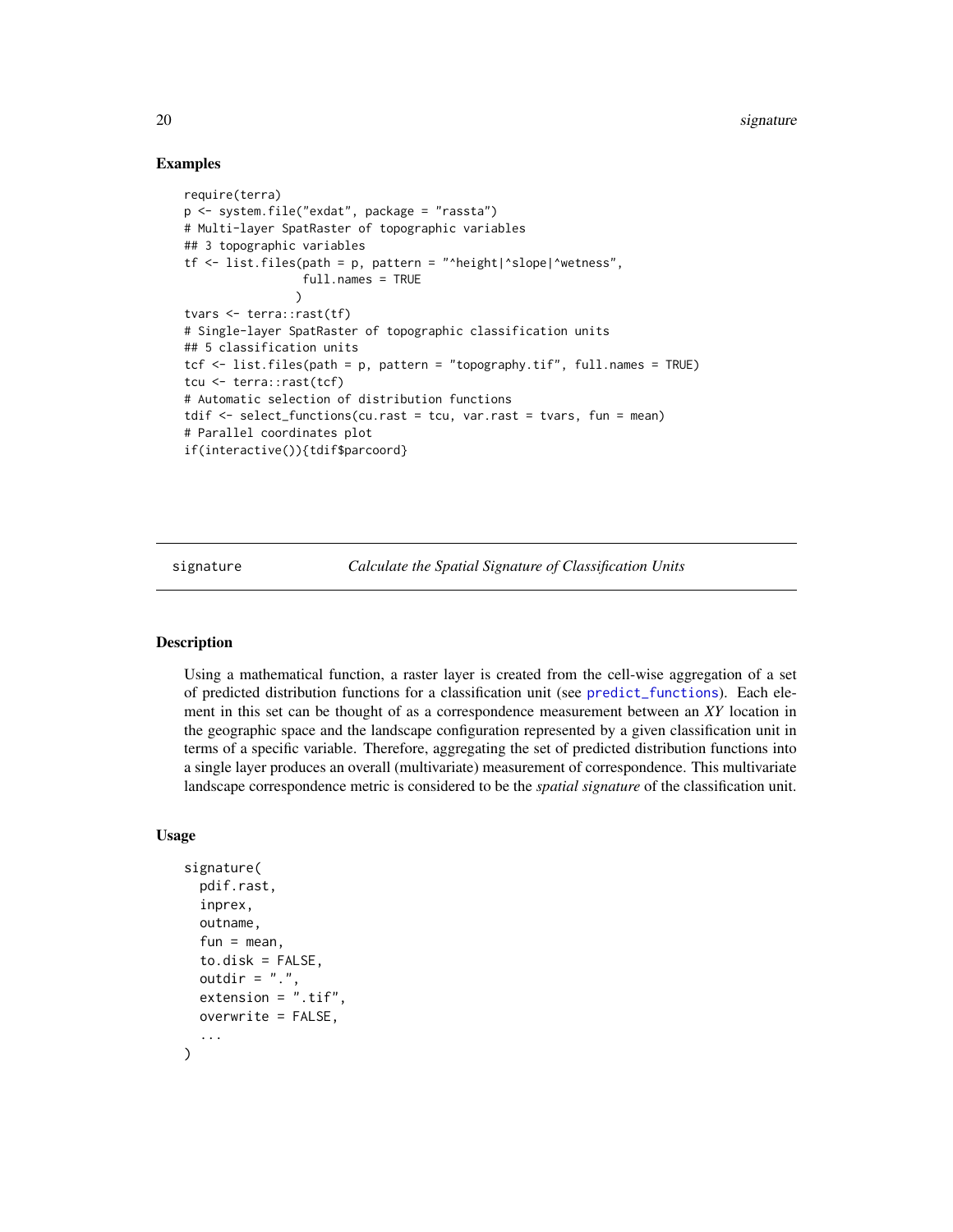#### <span id="page-20-0"></span>signature  $21$

#### Arguments

| pdif.rast | SpatRaster, as in rast. Multi-layer SpatRaster whose raster layers represent<br>predicted distribution functions for continuous variables and for one or more<br>classification units. All predicted distribution functions for a particular classi-<br>fication unit are considered as part of the same set. There must be a matching<br>pattern in the names of predicted distribution functions from the same set (see<br>$inpres$ ). |
|-----------|------------------------------------------------------------------------------------------------------------------------------------------------------------------------------------------------------------------------------------------------------------------------------------------------------------------------------------------------------------------------------------------------------------------------------------------|
| inprex    | Character. Prefix in the name of raster layers representing predicted distribu-<br>tion functions belonging to the same set (i.e., same classification unit). If spatial<br>signatures for multiple sets are to be calculated, a vector of strings must be pro-<br>vided. See Details and Examples.                                                                                                                                      |
| outname   | Character. Output layer/file name for the raster layer(s) of spatial signature. If<br>the spatial signatures for multiple classification units are to be calculated, then a<br>vector of strings must be provided.                                                                                                                                                                                                                       |
| fun       | Function. The mathematical function must take a vector of values and return a<br>single value (e.g., mean, max, sum, etc.). See app. Default: mean                                                                                                                                                                                                                                                                                       |
| to.disk   | Boolean. Write the output raster layer(s) of spatial signature to disk? See details<br>about parallel processing. Default: FALSE                                                                                                                                                                                                                                                                                                         |
| outdir    | Character. If $to.disk = TRUE$ , string specifying the path for the output raster<br>layer(s) of spatial signature. Default: "."                                                                                                                                                                                                                                                                                                         |
| extension | Character. If to disk = TRUE, String specifying the extension for the output<br>raster layer(s) of spatial signature. Default: ".tif"                                                                                                                                                                                                                                                                                                    |
| overwrite | Boolean. If <i>to.disk</i> = $TRUE$ , should raster layers in disk and with same name as<br>the output raster layer(s) of spatial signature be overwritten? Default: FALSE                                                                                                                                                                                                                                                               |
| $\cdots$  | If to $disk = TRUE$ , additional arguments as for writeRaster.                                                                                                                                                                                                                                                                                                                                                                           |

#### Details

Raster layers of predicted distribution functions belonging to the same classification unit must be identified by a unique prefix in their layer names (argument *inprex*). This prefix is used as a string pattern to find all the predicted distribution functions belonging to one classification unit. Consequently, a unique prefix must be defined for each additional classification unit to distinguish between predicted distribution functions for different classification units. Similarly, an additional string (or vector of strings) of file/layer name(s) must be provided to distinguish between the resulting spatial signatures for different classification units (argument *outname*). The length of *outname* must match that from *inprex*.

When writing the output raster layers of spatial signature to disk, a parallel backend can be registered before running this function with [registerDoParallel](#page-0-0) to speed-up computation. Note that this is only helpful when calculating spatial signatures for many classification units.

From a spatial analysis standpoint, the aggregation of predicted distribution functions into spatial signature is similar to the application of fuzzy aggregation operators commonly used in GIS-based multi-criteria decision analysis. Moreover, The use of descriptive statistics to calculate *signatures* for landscape-related classification units can be traced back to the works of Pike and Rozema (1975), and Pike (1988).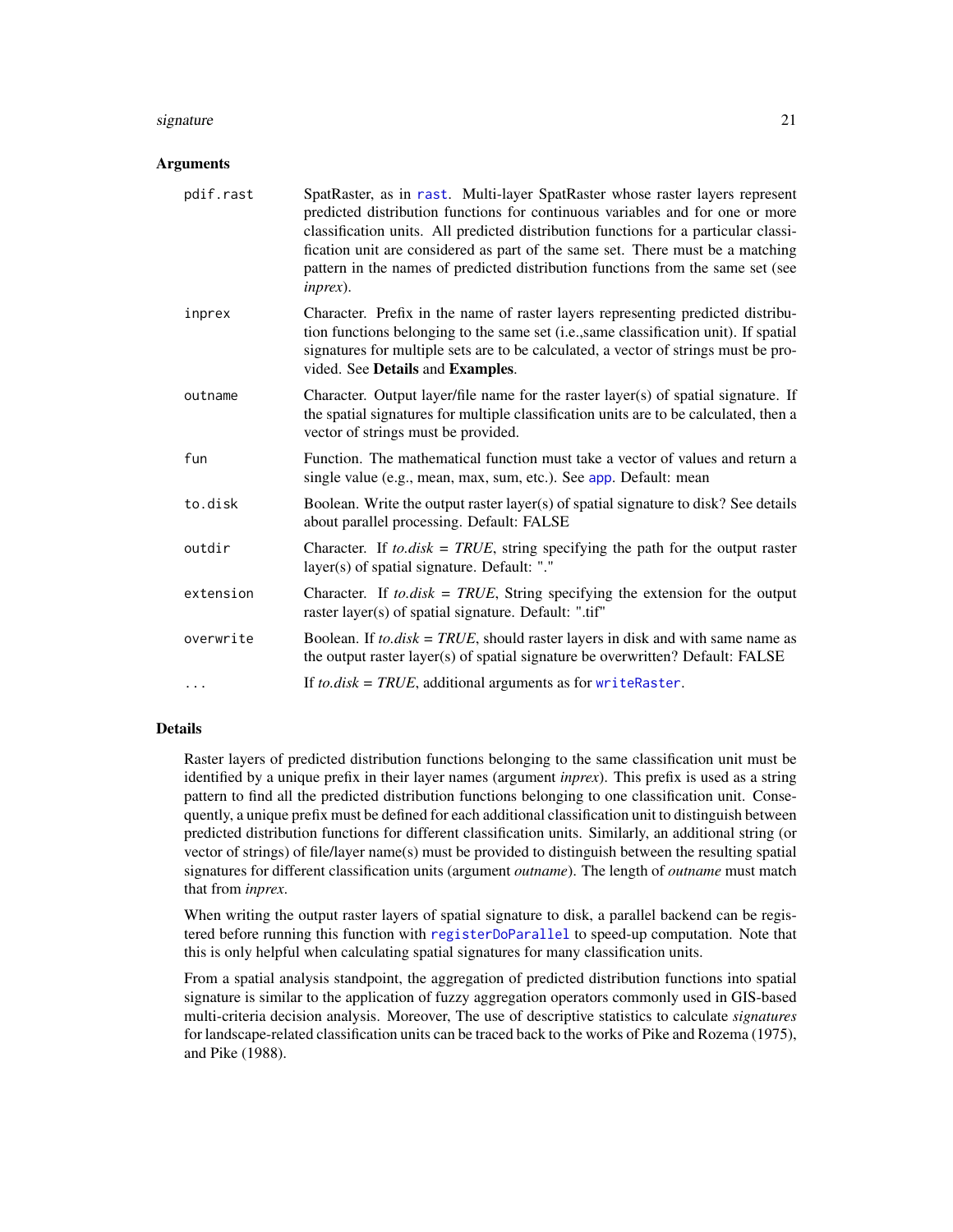#### <span id="page-21-0"></span>Value

Single-layer or multi-layer SpatRaster with the spatial signature(s) calculated from the set(s) of predicted distribution functions.

#### References

R. Pike. The geometric signature: quantifying landslide-terrain types from digital elevation models. Mathematical geology, 20(5):491–511, 1988. doi: [10.1007/BF00890333](https://doi.org/10.1007/BF00890333)

R. Pike and W. Rozema. Spectral analysis of landforms. Annals of the Association of American Geographers,65(4):499–516, 1975. doi: [10.1111/j.14678306.1975.tb01058.x](https://doi.org/10.1111/j.1467-8306.1975.tb01058.x)

#### See Also

Other Landscape Correspondence Metrics: [predict\\_functions\(](#page-13-1)), [select\\_functions\(](#page-17-1)), [similarity\(](#page-21-1))

#### Examples

```
require(terra)
p <- system.file("exdat", package = "rassta")
# Multi-layer SpatRast with predicted distribution functions
## 3 continuous variables and 5 classification units, = 15 functions
ft \le list.files(path = p, pattern = "topo_", full.names = TRUE)
t <- terra::rast(ft)
# Vector with the prefix for each set of predicted distribution functions
## 5 classification units = 5 sets
it <- paste("topo_", seq(1, 5), "_", sep = "")
# Vector of names for output raster layers of spatial signature
## 5 spatial signatures, one per classification unit
ot <- paste("topography_", seq(1, 5), sep = "")
# Calculate spatial signatures
tsig \leq signature(pdif.rast = t, inprex = it, outname = ot)
# Plot spatial signatures
if(interactive()) \{plot(tsig, col = hcl.close(100, "Oslo", rev = TRUE))\}
```
<span id="page-21-1"></span>

similarity *Calculate the Landscape Similarity to Stratification Units*

#### Description

For each stratification unit present in a single-layer SpatRaster, a raster layer of landscape similarity is created by aggregating the stratification unit's corresponding set of spatial signatures (see [signature](#page-19-1)). For a stratification unit *x*, the corresponding set of spatial signatures consists of one spatial signature for each of the *n* classification units that are present in the numeric code of *x* (one classification unit per landscape factor/factor scale). The aggregation process is performed cellwise, and by using a mathematical function which takes multiple values but return a single value (e.g., mean, sum, min, max). The resulting raster layer represents the correspondence between an *XY* location in geographic space and the landscape configuration represented by a given stratification unit.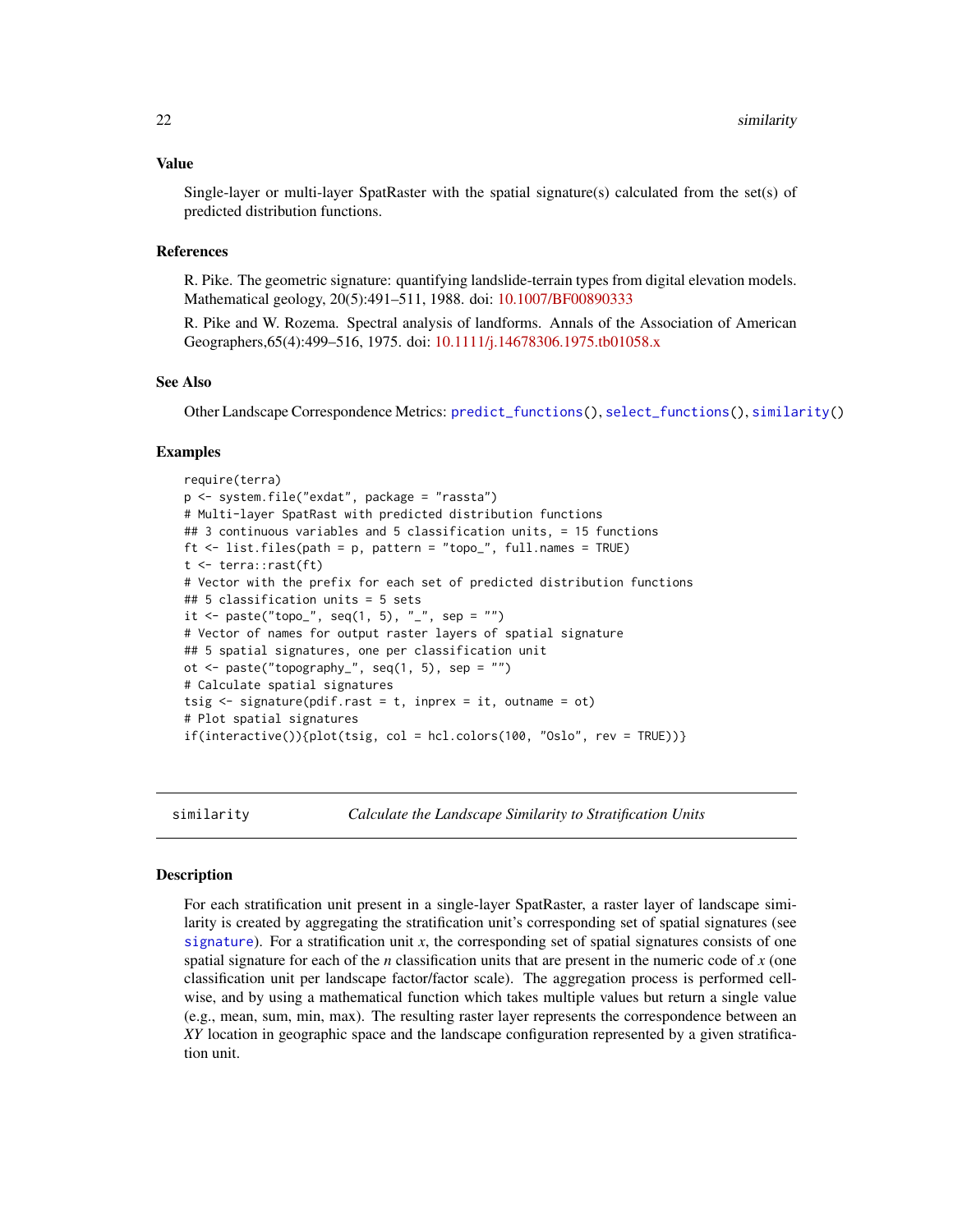#### <span id="page-22-0"></span>similarity 23

#### Usage

```
similarity(
 su.rast,
  su.code,
 sig.rast,
 fun = mean,to.disk = FALSE,outdir = ".',
 prefix = "su",
 extension = ".tif",
 overwrite = FALSE,
  ...
\mathcal{L}
```
## Arguments

| su.rast   | SpatRaster, as in rast. Single-layer SpatRaster representing the stratification<br>units occurring across geographic space. Integer values are expected as cell<br>values (i.e., numeric codes) of stratification units.                                                                                                                                                          |
|-----------|-----------------------------------------------------------------------------------------------------------------------------------------------------------------------------------------------------------------------------------------------------------------------------------------------------------------------------------------------------------------------------------|
| su.code   | List. The structure of the stratification units' numeric code. This (nested) list<br>should indicate the names of the landscape factors/factor scales used to create<br>the stratification units, and the position (start, end) of their corresponding clas-<br>sification units' ID in the numeric code. See Examples.                                                           |
| sig.rast  | SpatRaster. Multi-layer SpatRaster with the spatial signatures of all the classi-<br>fication units that were used to create the stratification units. The spatial sig-<br>natures should follow this name convention: $x_n$ ; where x is the landscape fac-<br>tor/factor scale, and $n$ is the numeric ID of the classification unit to which the<br>spatial signature belongs. |
| fun       | Function. The mathematical function must accept a vector of values and return<br>a single value (e.g., mean, max, sum, etc.). See app. Default: mean                                                                                                                                                                                                                              |
| to.disk   | Boolean. Write the output raster layers of landscape similarity to disk? See note<br>about parallel processing. Default: FALSE                                                                                                                                                                                                                                                    |
| outdir    | Character. If to disk = TRUE, string specifying the path for the output raster<br>layers of landscape similarity. Default: "."                                                                                                                                                                                                                                                    |
| prefix    | Character. If to.disk = $TRUE$ , prefix for the file name of the output raster layers<br>of landscape similarity. Default: "su_"                                                                                                                                                                                                                                                  |
| extension | Character. If to disk = TRUE, string specifying the extension for the output<br>raster layers of landscape signature. Default: ".tif"                                                                                                                                                                                                                                             |
| overwrite | Boolean. When to disk = TRUE, should raster layers in disk and with same<br>name as the output landscape similarities be overwritten? Default: FALSE                                                                                                                                                                                                                              |
| .         | Additional arguments as for write Raster (if to $disk = TRUE$ ).                                                                                                                                                                                                                                                                                                                  |

## Details

The landscape similarity is a landscape correspondence metric. The aggregation of multiple spatial signatures into a single landscape similarity layer is somewhat similar to the application of fuzzy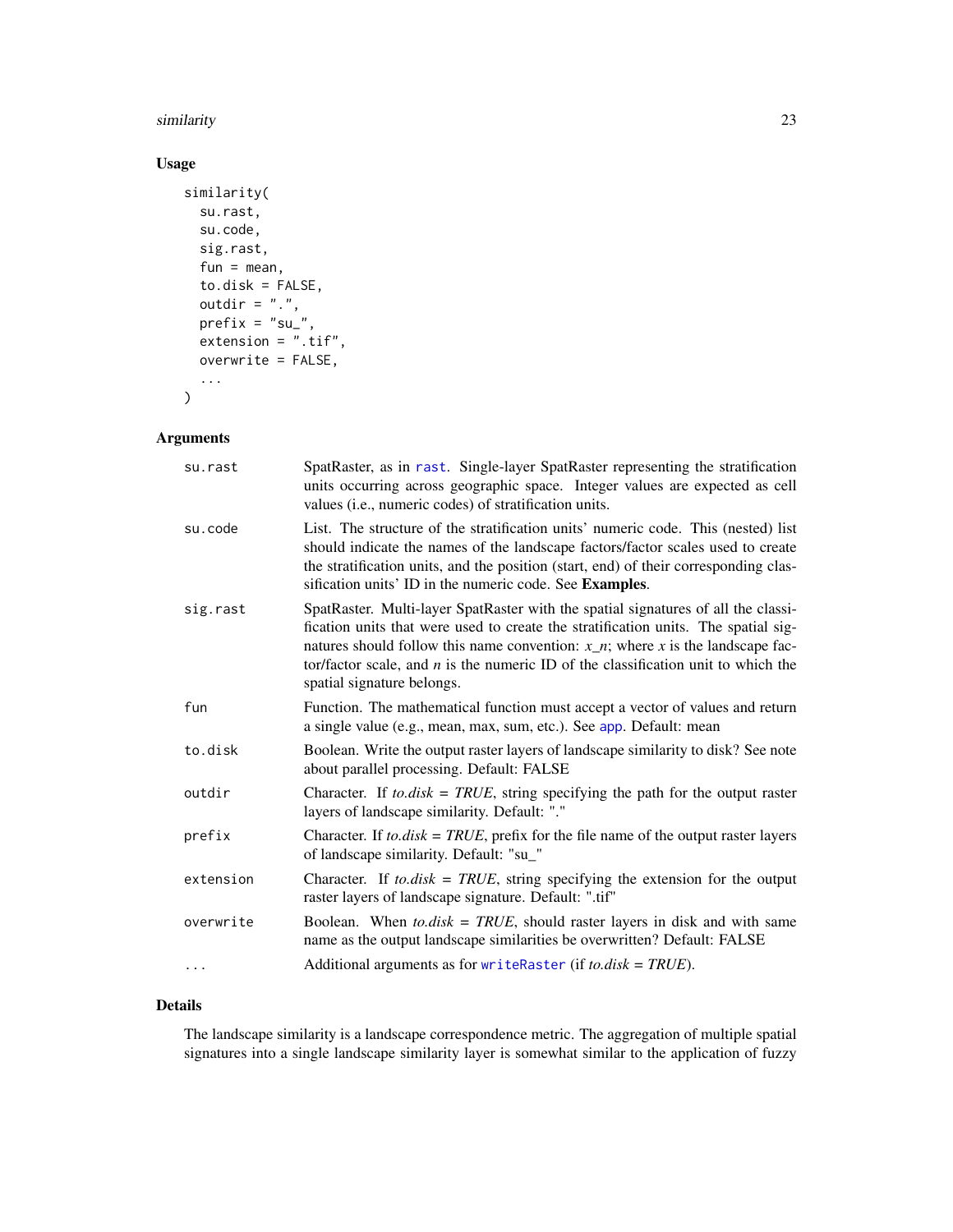<span id="page-23-0"></span>logic and aggregation operators in GIS-based multi-criteria decision analysis. Furthermore, the aggregation of raster layers indicating relative optimality for spatially-varying phenomena, like spatial signatures, can be guided by physical/ecological principles like Sprengel-Liebig's law of the minimum. In such case, one could select the *min* function when aggregating the spatial signatures into landscape similarities.

When writing the output raster layers of landscape similarity to disk, a parallel backend can be registered before running this function with [registerDoParallel](#page-0-0) to speed-up computation.

#### Value

A list with the following components:

landsim: Multi-layer SpatRaster with the landscape similarity to each stratification unit present in *su.rast*.

codes: A data frame with the numeric code for each stratification unit and the corresponding classification units' numeric ID for each landscape factor/factor scale.

#### See Also

#### [strata](#page-29-1)

Other Landscape Correspondence Metrics: [predict\\_functions\(](#page-13-1)), [select\\_functions\(](#page-17-1)), [signature](#page-19-1)

#### Examples

```
require(terra)
p <- system.file("exdat", package = "rassta")
# Single-layer SpatRaster of stratification units
fsu <- list.files(path = p, pattern = "strata2.tif", full.names = TRUE)
su <- terra::rast(fsu)
# Define the structure of the stratification units' numeric code
code \le list(geology = c(1,1), climate = c(2,2), topography = c(3,3))
# Multi-layer SpatRaster of spatial signatures of classification units
fsig <- list.files(path = p, pattern = "geology_|climate_|topography_",
                  full.names = TRUE
                 )
sig <- terra::rast(fsig)
# Calculate landscape similarity to stratification units
landsim \le similarity(su.rast = su, su.code = code, sig.rast = sig)
# Plot some landscape similarities
# if(interactive()){plot(landsim$landsim[[c(1,10,12,14)]],
# col = hcl.colors(100, "Oslo", rev = TRUE)
# )}
#-------
# A note on the numeric code of stratification units
```
# For a given stratification unit, the structure of its corresponding numeric # code indicates: (1) the landscape factors and/or factor scales that were # accounted for when creating the stratification unit, and (2) the numeric id # of the classification unit from each landscape factor/factor scale.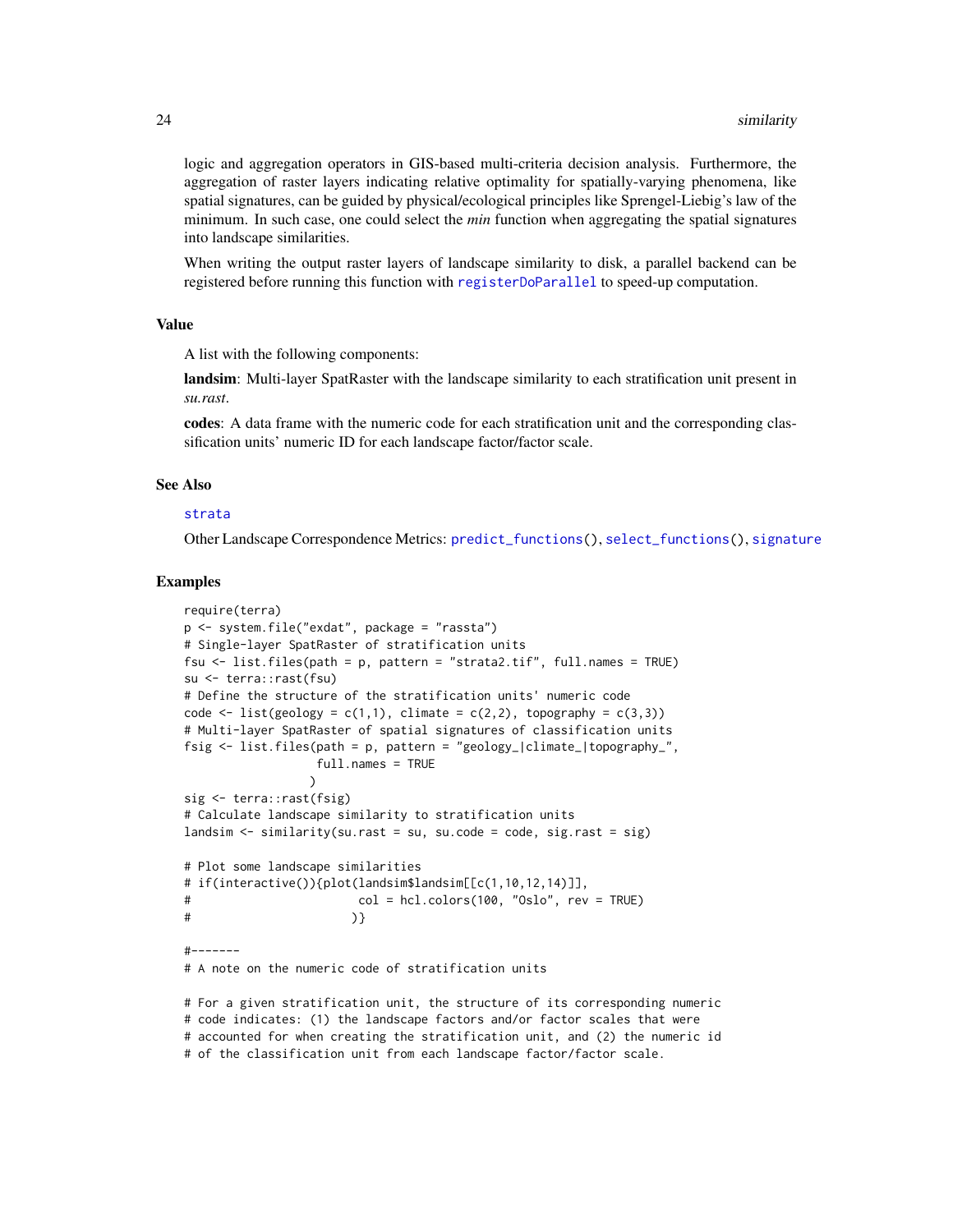#### <span id="page-24-0"></span>som\_gap 25

```
# Consider the following numeric code structure:
su.code <- list(geology = c(1,1), climate = c(2,2), topography = c(3,4))
# The stratification units are composed of classification units from...
# ...three landscape factors: geology, climate, and topography
names(su.code)
# For geology, the classification units are represented by the first...
# ...digit in the numeric code
su.code$geology
# For climate, the classification units are represented by the second...
# ...digit in the numeric code
su.code$climate
# For topography, the classification units are represented by the third...
# ...and fourth digit in the numeric code
su.code$topography
# Thus, the numeric code of the stratification units 1101 and 2410 means:
su <- c(1101, 2410)
su[1] # 'geology' = 1, 'climate' = 1, and 'topography' = 1
su[2] # 'geology' = 2, 'climate' = 4, and 'topography' = 10
```
som\_gap *Self-Organizing Map and Selection of k*

#### **Description**

Produces a low-dimensional representation of the input feature space for subsequent estimation of the "optimal" number of clusters (*k*) in a multivariate dataset. The dimension reduction is based on the self-organizing map technique (SOM) of Kohonen (1982; 1990), and implemented in R by the function [supersom](#page-0-0) of Wehrens and Kruisselbrink (2018). To estimate the optimal *k*, the partitioning around medoids (PAM) of Kaufman and Rousseeuw (1990), coupled with the gap statistic of Tibshirani et al. (2001), is performed on the SOM's codebook vectors. This is achieved by internally calling [pam](#page-0-0) and [clusGap](#page-0-0) (Maechler et al., 2021). See *Details* for a brief theoretical background.

#### Usage

```
som_gap(
  var.rast,
  xdim = 12,
  vdim = 12,
  topo = "hexagonal",
  neighbourhood.fct = "gaussian",
  rlen = 600,
  dist.fcts = c("sumofsquares", "manhattan"),
  mode = "pbatch",
```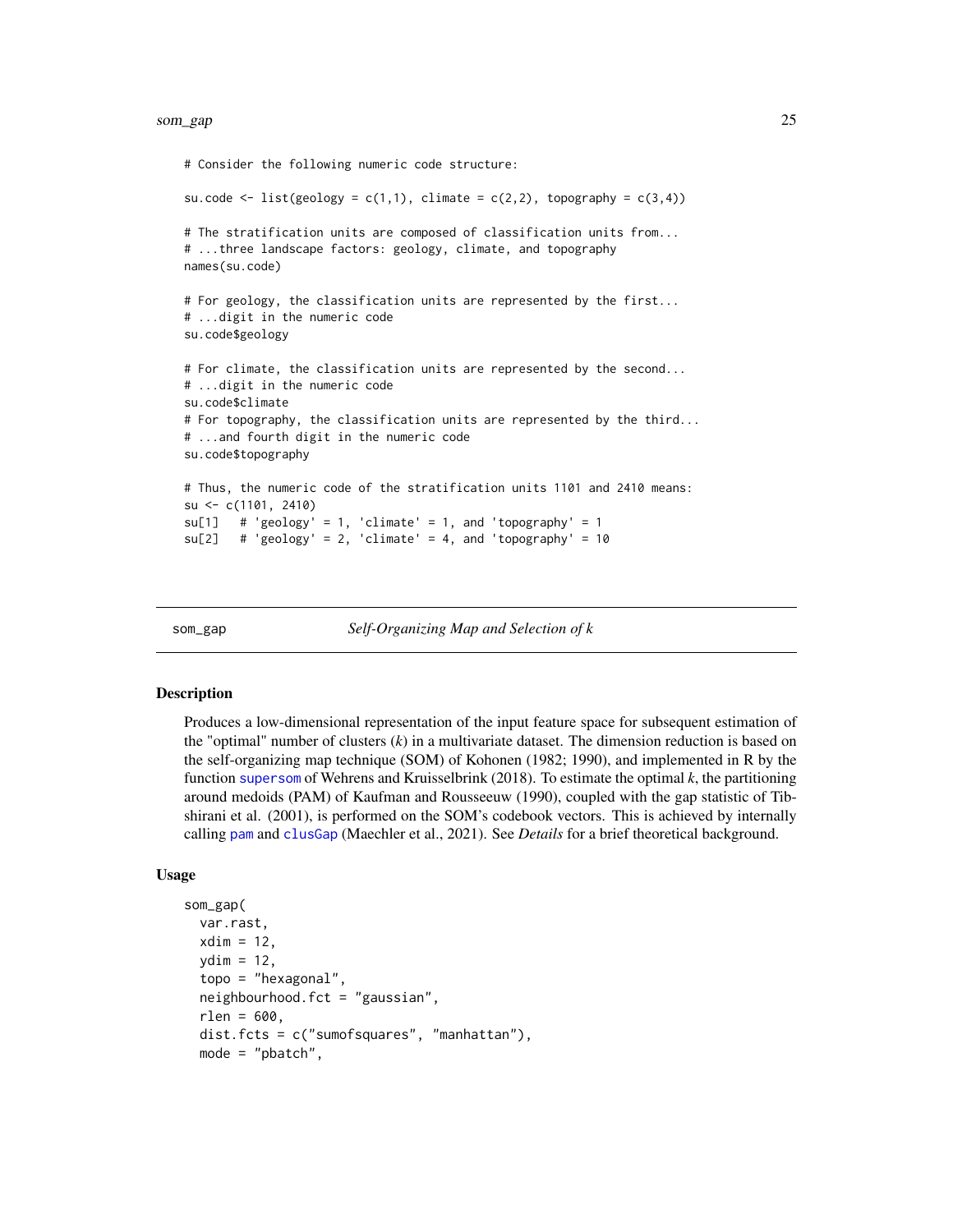```
K.max,
 stand = FALSE,
 B = 500,d. power = 2,spaceH0 = "original",method = "globalSEmax",
 SE.factor = 1,
  ...
\mathcal{L}
```

| var.rast          | SpatRaster, as in rast. This Multi-layer SpatRaster must contain $n$ continuous<br>variables from which the SOM will be created.                                                                                                                                      |
|-------------------|-----------------------------------------------------------------------------------------------------------------------------------------------------------------------------------------------------------------------------------------------------------------------|
| xdim              | Integer. Horizontal dimension of the SOM's grid. Default: 12                                                                                                                                                                                                          |
| ydim              | Integer. Vertical dimension of the SOM's grid. Default: 12                                                                                                                                                                                                            |
| topo              | Character. Topology of the SOM's grid. Options = "rectangular", "hexagonal".<br>Default: "hexagonal"                                                                                                                                                                  |
| neighbourhood.fct |                                                                                                                                                                                                                                                                       |
|                   | Character. Neighborhood of the SOM's grid. Options = "bubble", "gaussian".<br>Default: "gaussian"                                                                                                                                                                     |
| rlen              | Integer. Number of times the complete dataset will be presented to the SOM's<br>network. Default: 600                                                                                                                                                                 |
| dist.fcts         | Character. Vector of length 2 containing the distance functions to use for SOM<br>(First element, options = "sumofsquares", "euclidean", "manhattan") and for<br>PAM (second element, options = "euclidean", "manhattan"). Default: c("sumofsquares",<br>"manhattan") |
| mode              | Character. Type of learning algorithm. Options are "online", "batch", and<br>"pbatch". Default: "pbatch"                                                                                                                                                              |
| K.max             | Integer. Maximum number of clusters to consider, must be at least two (2).                                                                                                                                                                                            |
| stand             | Boolean. For PAM function, does SOM's codebook vectors need to be standard-<br>ized? Default: FALSE                                                                                                                                                                   |
| B                 | Integer. Number of bootstrap samples for the gap statistic. Default: 500                                                                                                                                                                                              |
| d.power           | Integer. Positive Power applied to euclidean distances for the gap statistic. De-<br>fault: 2                                                                                                                                                                         |
| spaceH0           | Character. Space of the reference distribution for the gap statistic. Options $=$<br>"scaledPCA", "original" (See Details). Default: "original"                                                                                                                       |
| method            | Character. Optimal k selection criterion for the gap statistic. Options = "global-<br>max", "firstmax", "Tibs2001SEmax", "firstSEmax", "globalSEmax". See clusGap<br>for more details. Default: "globalSEmax"                                                         |
| SE.factor         | Numeric. Factor to feed into the standard error rule for the gap statistic. Only<br>applicable for methods based on standard error (SE). See clusGap for more<br>details. Default: 1                                                                                  |
| $\cdots$          | Additional arguments as for supersom.                                                                                                                                                                                                                                 |

<span id="page-25-0"></span>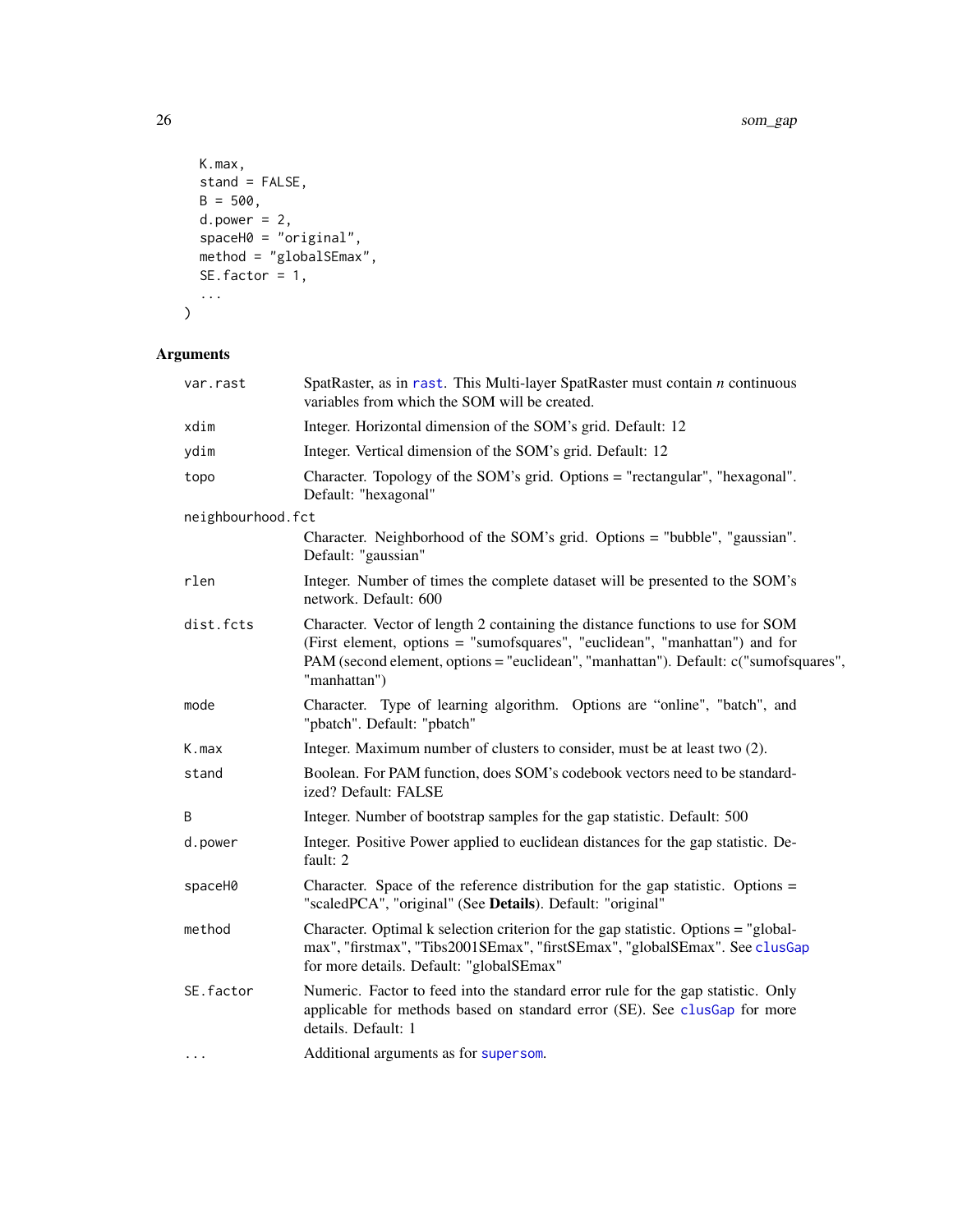#### <span id="page-26-0"></span>som\_gap 27

#### Details

The clustering of SOM's codebook vectors has been proposed in several works, notably in that from Vesanto and Alhoniemi (2000). These authors proposed a two-stage clustering routine as an efficient method to reduce computational load, while obtaining satisfactory correspondence between the clustered codebook vectors and the clustered original feature space.

The main purpose of this function is to allow the use of clustering and k-selection algorithms that may result prohibitive for large datasets, such as matrices derived from raster layers commonly used during geocomputational routines. Thus, the SOM's codebook vectors can be subsequently used for the calculation of distance matrices, which given the large size of their input feature space, may otherwise be impossible to create due to insufficient memory allocation capacity. Similarly, robust clustering algorithms that require full pairwise distance matrices (e.g., hierarchical clustering, PAM) and/or eigenvalues (e.g., spectral clustering) may also be performed on SOM's codebook vectors.

Note that [supersom](#page-0-0) will internally equalize the importance (i.e., weights) of variables such that differences in scale will not affect distance calculations. This behavior can be prevented by setting *normalizeDataLayers = FALSE* in additional arguments passed to [supersom](#page-0-0). Moreover, custom weights can also be passed through the additional argument *user.weights*. In such case, user weights are applied on top of the internal weights.

When working with large matrices, the additional SOM argument *keep.data* may be set to FALSE. However, note that by doing so, the suggested follow-up function for raster products [som\\_pam](#page-27-1) will not work since it requires both original data and winning units.

For the gap statistic, *method = "scaledPCA"* has resulted in errors for R sessions with BLAS/LAPACK supported by the Intel Math Kernel Library (MKL).

#### Value

SOM: An object of class kohonen (see [supersom](#page-0-0)). The components of class kohonen returned by this function are: (1) *data* = original input matrix, (2) *unit.classif* = winning units for all observations, (3) *distances* = distance between each observation and its corresponding winning unit, (4) *grid* = object of class somgrid (see [somgrid](#page-0-0)), (5) *codes* = matrix of codebook vectors, (6) *changes* = matrix of mean average deviations from codebook vectors, (7) *dist.fcts* = selected distance function, and other arguments passed to [supersom](#page-0-0) (e.g., *radius*, *distance.weights*, etc.). Note that components 1, 2, and 3 will only be returned if *keep.data = TRUE*, which is the default.

SOMdist: Object of class dist. Matrix of pairwise distances calculated from the SOM's codebook vectors.

**SOMgap:** Object of class **clusGap**. The main component of class clusGap returned by this function is *Tab*, which is a matrix of the gap statistic results (see [clusGap](#page-0-0)). Additional components are the arguments passed to the function (i.e., *spaceH0*, *B*), the PAM function, *n* (number of observations) and *call* (the clusGap call-type object).

Kopt: Optimal *k*, as selected by arguments *method* and (possibly) *SE.factor*.

#### References

L. Kaufman and P. Rousseeuw. Finding groups in data: an introduction to cluster analysis. John Wiley & Sons, 1990. doi: [10.1002/9780470316801](https://doi.org/10.1002/9780470316801)

T. Kohonen. Self-organized formation of topologically correct feature maps. Biological cybernetics, 43 (1):59–69, 1982. doi: [10.1007/bf00337288](https://doi.org/10.1007/bf00337288)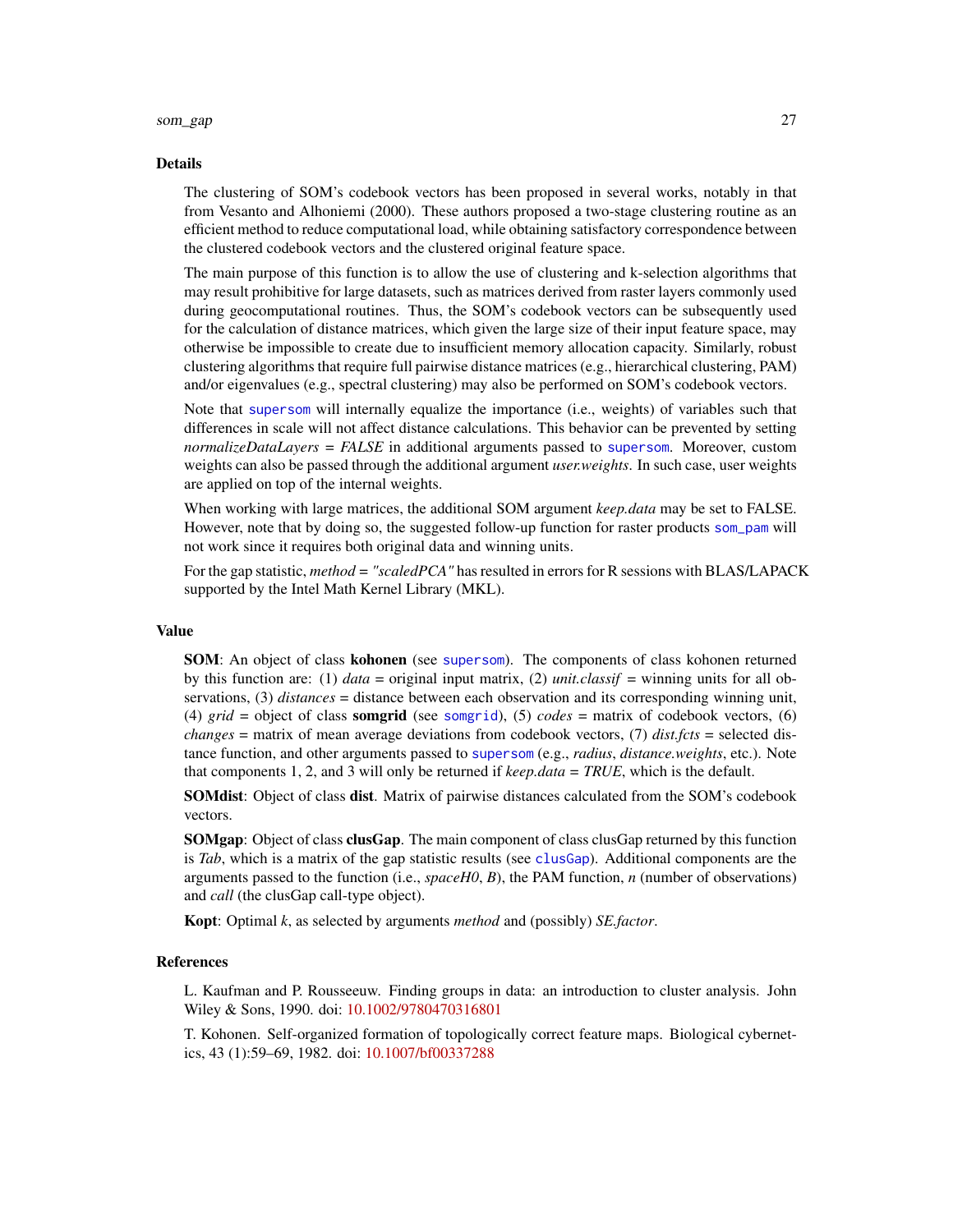<span id="page-27-0"></span>T. Kohonen. The self-organizing map. Proceedings of the IEEE, 78(9):1464–1480, 1990. doi: [10.101](https://doi.org/10.1016/s0925-2312(98)00030-7)6/ [s09252312\(98\)000307](https://doi.org/10.1016/s0925-2312(98)00030-7)

M. Maechler, P. Rousseeuw, A. Struyf, M. Hubert, and K. Hornik. cluster: Cluster Analysis Basics and Extensions, 2021. <https://CRAN.R-project.org/package=cluster>

R. Tibshirani, G. Walther, and T. Hastie. Estimating the number of clusters in a data set via the gap statistic. Journal of the Royal Statistical Society: Series B (Statistical Methodology), 63(2):411–423, 2001. doi: [10.1111/14679868.00293](https://doi.org/10.1111/1467-9868.00293)

J. Vesanto and E. Alhoniemi. Clustering of the self-organizing map. IEEE Transactions on Neural Networks, 11(3):586–600, 2000. doi: [10.1109/72.846731](https://doi.org/10.1109/72.846731)

R. Wehrens and J. Kruisselbrink. Flexible self-organizing maps in kohonen 3.0. Journal of Statistical Software, 87(1):1–18, 2018. doi: [10.18637/jss.v087.i07](https://doi.org/10.18637/jss.v087.i07)

#### See Also

Other Functions for Landscape Stratification: [som\\_pam\(](#page-27-1)), [strata\(](#page-29-1))

#### Examples

```
require(terra)
# Multi-layer SpatRaster with topographic variables
p <- system.file("exdat", package = "rassta")
tf \leq list.file(spath = p, pattern = "height|\text{'slope}|\text{'wetness''},full.names = TRUE
                 )
t \leftarrow \text{rast}(tf)# Scale topographic variables (mean = 0, StDev = 1)
ts \leftarrow scale(t)# Self-organizing map and gap statistic for optimum k
set.seed(963)
tsom \leq som_gap(var.rast = ts, xdim = 8, ydim = 8, rlen = 150,
                mode = "online", K.max = 6, B = 300, spaceH0 = "original",method = "globalSEmax"
               \lambda# Optimum k
tsom$Kopt
```
<span id="page-27-1"></span>som\_pam *Rasterization of Self-Organizing Map and Partitioning Around Medoids*

#### Description

Creation of a rasterized representation of the outputs from the self-organizing map (SOM) and partitioning around medoids (PAM). Given a reference raster layer, each SOM's winning unit and PAM's clustering value will be mapped on the corresponding cell in the reference layer and across the geographic space supported by such layer. This function is a follow-up of the [som\\_gap](#page-24-1) function.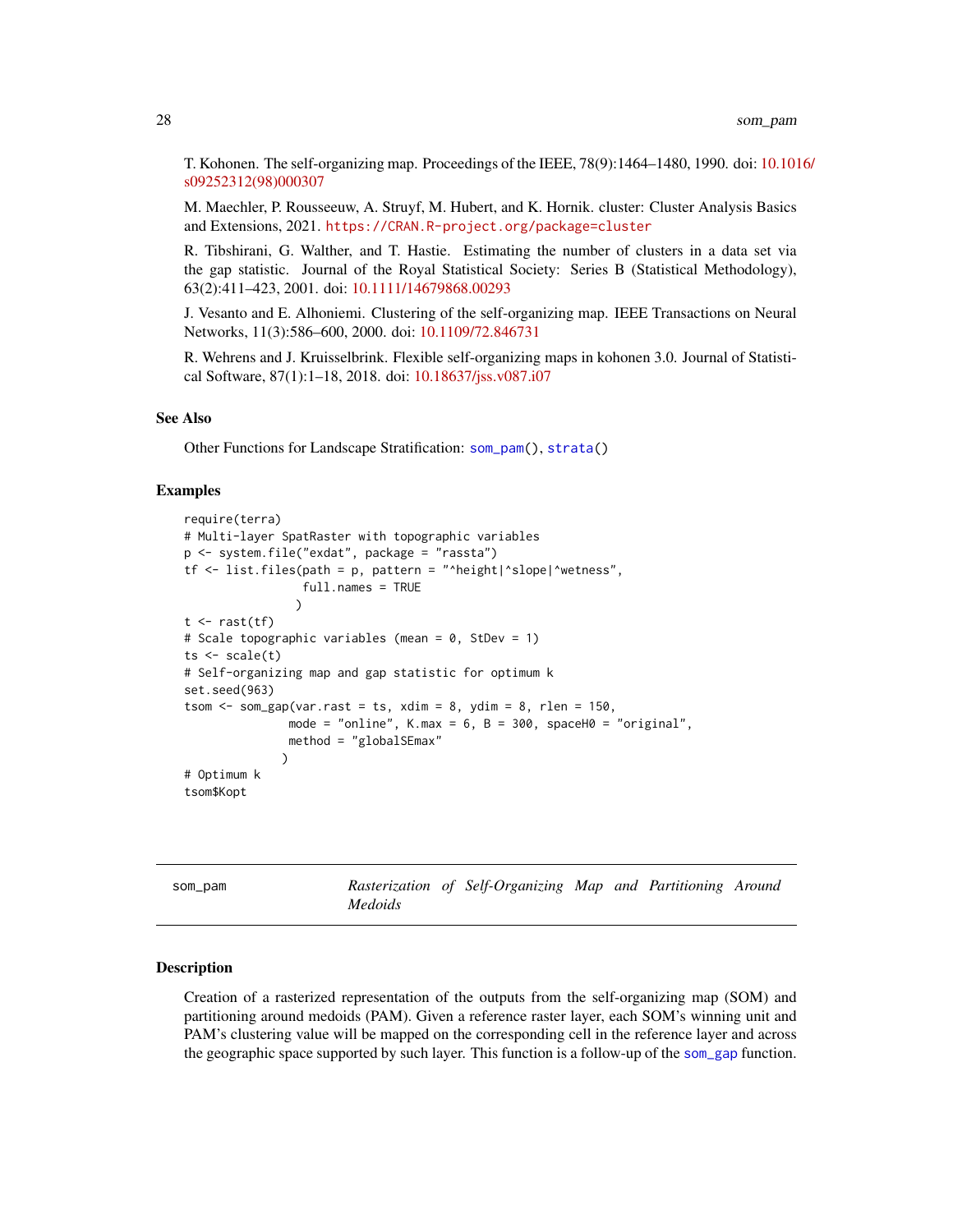#### <span id="page-28-0"></span>som\_pam 29

It is important to note that in order for [som\\_pam](#page-27-1) to work properly, the reference layer *ref.rast* must have the same cell size, number of rows, number of columns, and index of valid cells as those in the multi-layer SpatRaster object used in [som\\_gap](#page-24-1).

#### Usage

```
som_pam(ref.rast, kohsom, k, metric = "manhattan", stand = FALSE, ...)
```
#### Arguments

| ref.rast  | SpatRaster, as in rast. This raster layer will serve as a reference for both cell<br>position and geographic support for the rasterized representation of SOM's win-<br>ning units and PAM's clustering.                          |
|-----------|-----------------------------------------------------------------------------------------------------------------------------------------------------------------------------------------------------------------------------------|
| kohsom    | SOM Object of class <b>kohonen</b> , see supersom. The following components must<br>be present in the SOM object (1) <i>unit.classif</i> = winning units for all observa-<br>tions, and (2) $codes =$ matrix of codebook vectors. |
| k         | Integer (positive value). Number of clusters to form from the SOM's codebook<br>vectors, where $k <$ SOM's codebook vectors.                                                                                                      |
| metric    | Character. Distance function for PAM. Options are "euclidean", and "manhat-<br>tan". Default: "manhattan"                                                                                                                         |
| stand     | Boolean. For the PAM function, do SOM's codebook vectors need to be stan-<br>dardized? Default: FALSE                                                                                                                             |
| $\ddotsc$ | Additional arguments as for pam. See <b>Details</b> .                                                                                                                                                                             |

#### **Details**

As in [som\\_gap](#page-24-1), this function calls [pam](#page-0-0) to perform the clustering of SOM's codebook vectors. The SOM object must belong to the class kohonen, as in [supersom](#page-0-0).

For this function to work as intended, the additional argument *cluster.only* in [pam](#page-0-0) must remain as FALSE, which is the default.

#### Value

sompam: Object of class pam. See ?pam.object for details.

sompam.rast: Multi-layer SpatRaster, as in [rast](#page-0-0). The first raster layer corresponds to the SOM's winning units. The second raster layer corresponds to the clustered SOM's codebook vectors by PAM.

#### See Also

Other Functions for Landscape Stratification: [som\\_gap\(](#page-24-1)), [strata\(](#page-29-1))

```
require(terra)
# Multi-layer SpatRaster with topographic variables
p <- system.file("exdat", package = "rassta")
ft \le list.files(path = p, pattern = "^height|^slope|^wetness",
```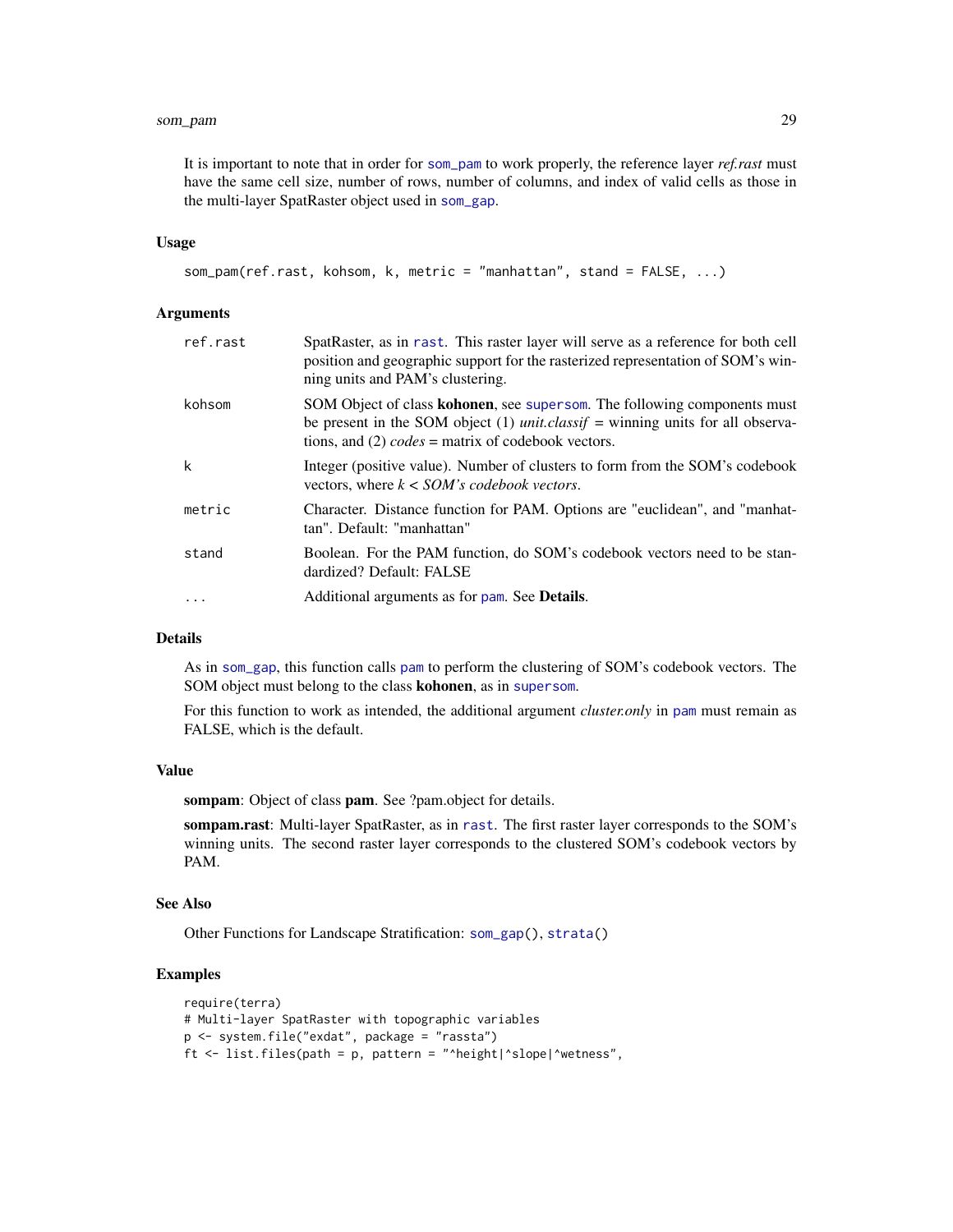<span id="page-29-0"></span>30 strata

```
full.names = TRUE
                 )
t \leftarrow \text{rast}(\text{ft})# Scale topographic variables (mean = 0, StDev = 1)
ts < - scale(t)# Self-organizing map and gap statistic for optimum k
set.seed(963)
tsom \le som_gap(var.rast = ts, xdim = 8, ydim = 8, rlen = 150,
               mode = "online", K.max = 6, B = 300, spaceH0 = "original",
               method = "globalSEmax"
              )
# Optimum k
tsom$Kopt
# PAM clustering of topographic SOM's codebook vectors
tpam \le som_pam(ref.rast = t[[1]], kohsom = tsom$SOM, k = tsom$Kopt)
# Plot topographic variables, SOM grid and PAM clustering
if(interactive()){plot(c(t, tpam$sompam.rast))}
```
#### <span id="page-29-1"></span>strata *Create Stratification Units*

#### Description

Stratification units are created from the spatial intersection of raster layers representing different sets of classification units. Each set of classification units is related to a particular landscape factor (e.g., topography, climate) or to a particular spatial scale for a single landscape factor (e.g., micro-climate, macro-topography). Each resulting stratification unit is considered to represent a distinct landscape configuration in terms of multiple landscape factors/factor scales (represented by the classification units). This function automatically assigns a unique numeric code to each stratification unit. For *x* stratification unit, the numeric code represents the unique combination of classification units whose spatial intersection resulted in *x*. See Examples to get a better idea of the logic behind the code assignment process.

#### Usage

```
strata(cu.rast, to.disk = FALSE, outdir = ".", su.name, ...)
```

| cu.rast | SpatRaster, as in rast. Multi-layer SpatRaster for which each layer represents a<br>set of classification units for a particular landscape factor or factor scale. Integer<br>cell values <i>(i.e., numeric identifiers)</i> are expected. |
|---------|--------------------------------------------------------------------------------------------------------------------------------------------------------------------------------------------------------------------------------------------|
| to.disk | Boolean. Write the resulting raster layer of stratification units to disk? Default:<br><b>FALSE</b>                                                                                                                                        |
| outdir  | Character. If <i>to.disk</i> = $TRUE$ , string specifying the path for the output raster<br>layer of stratification units. Default: "."                                                                                                    |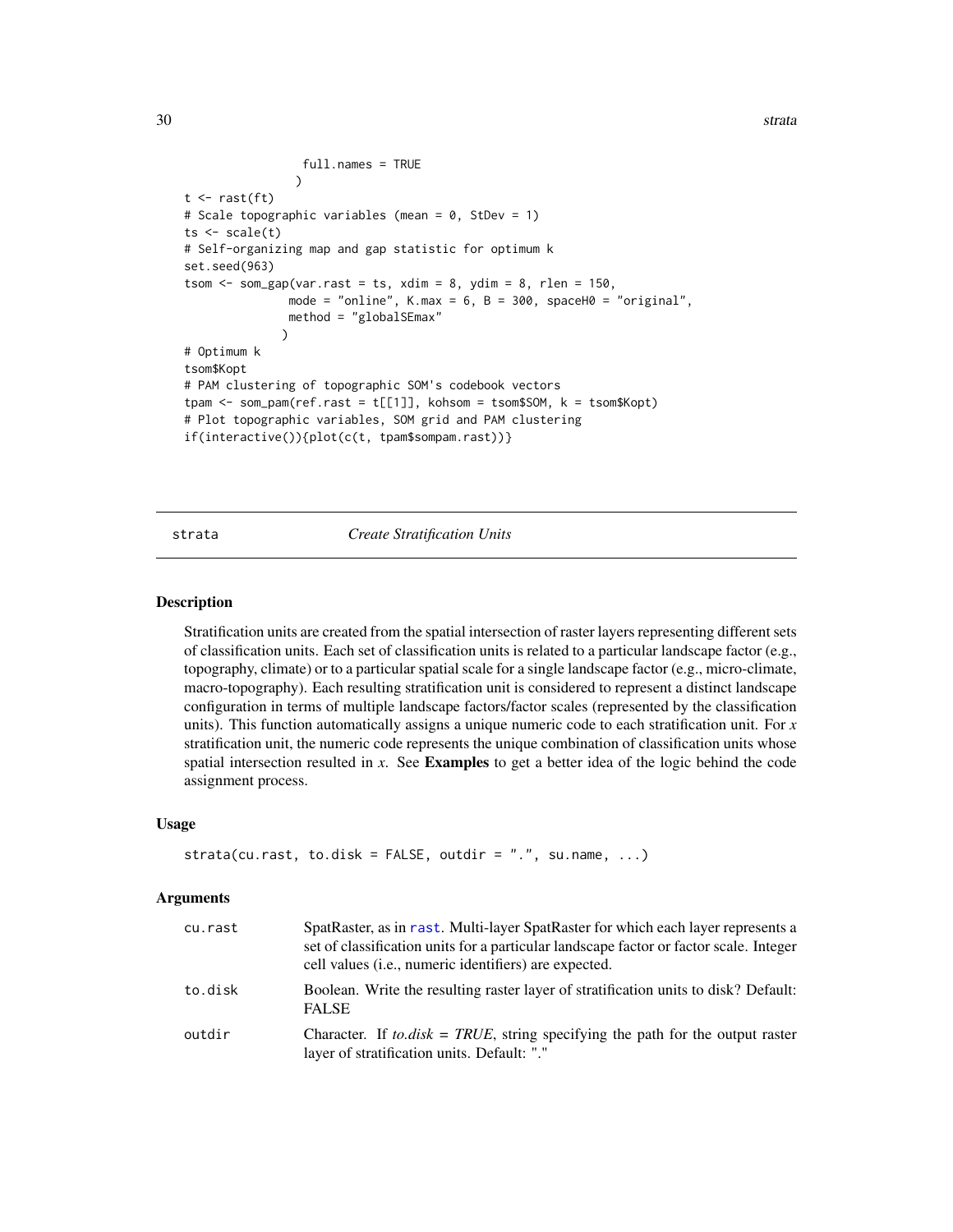#### <span id="page-30-0"></span>strata 31

| su.name                 | Character. If to disk = TRUE, file name (including extension) for the output |
|-------------------------|------------------------------------------------------------------------------|
|                         | raster layer of stratification units.                                        |
| $\cdot$ $\cdot$ $\cdot$ | Additional arguments as for writeRaster.                                     |

#### Details

When printing *su.rast\$code.mult*, the output shows the multiplier used for each landscape factor/factor scale. From this output, one can manually replicate the creation of stratification units through simple raster algebra. To do so, a weighted sum of the SpatRasters containing the classification units for each landscape factor/factor scale should be performed using the multipliers as weights. Note that the weights do not imply relative importance. The weights are required only to preserve a logical structure of the landscape factors/factor scales in the resulting numeric code.

#### Value

su.rast: Single-layer SpatRaster representing the stratification units occurring across geographic space. The cell values in this raster layer represents the numeric codes of stratification units. code.mult: Multipliers used for the creation of the numeric codes. See Details.

#### See Also

Other Functions for Landscape Stratification: [som\\_gap\(](#page-24-1)), [som\\_pam\(](#page-27-1))

```
require(terra)
p <- system.file("exdat", package = "rassta")
# Multi-layer SpatRast with classification units (Cus)
## Three sets (i.e., landscape factors): geology, climate and topography
fcu \le list.files(path = p,
                 pattern = "geology.tif|climate.tif|topography.tif",
                 full.names = TRUE
                \lambdacu <- terra::rast(fcu)
# Stratification units (SUs)
su <- strata(cu.rast = cu)
# Plot the stratification units
if(interactive()){plot(su$su.rast, type = "classes")}
#
# Note code structure from SUs and corresponding values from CUs
z \leq c (su$su.rast, cu)[46,61] # Example of one cell (row = 45, column = 45)
su$code.mult # Multipliers
z[c("SU", names(su$code.mult))] # Code structure
# Note what happens when some landscape factors have cell values greater...
#... than 1 digit (i.e., more than 9 distinct classification units)
cu <- c(cu[[1]], cu[[2]]^4, cu[[3]]^2)
su <- strata(cu.rast = cu)
su$code.mult
c(su$su.rast, cu[[names(su$code.mult)]])[46,61]
```